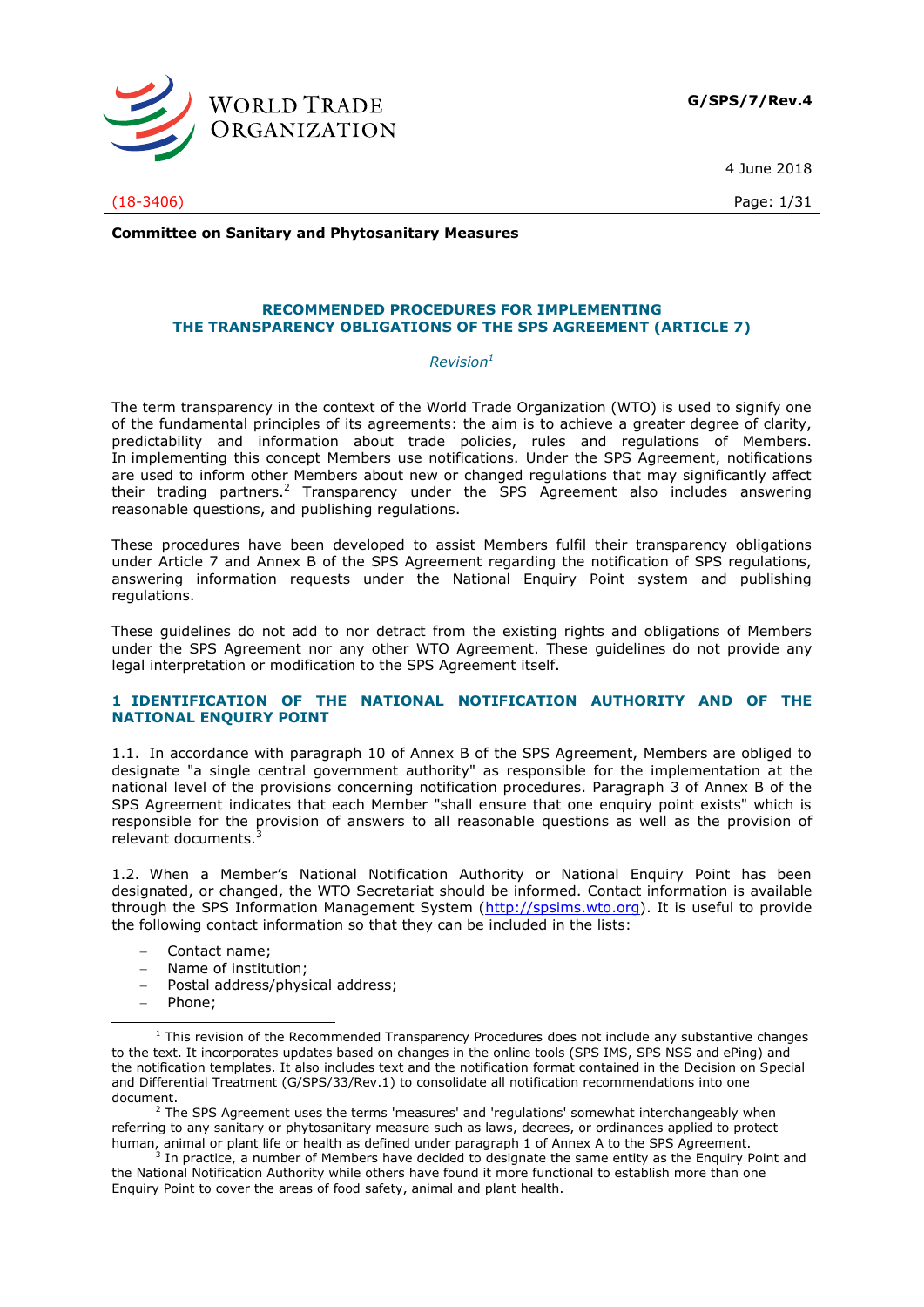- 2 -

- Fax;
- E-mail; and
- Website address.

### **2 RECOMMENDED NOTIFICATION PROCEDURES**

2.1. Members should follow these procedures when notifying regulations as required in paragraphs 5 or 6 of Annex B of the SPS Agreement. The form for regular notifications (see Annex A-1 of these procedures) should be used for notifications in accordance with paragraph 5 of Annex B of the SPS Agreement, whereas the form for emergency notifications (see Annex B-1 of these procedures) should be used for notifications as provided for in paragraph 6 of Annex B of the SPS Agreement.

#### **2.1 Application of Annex B, paragraph 5 (preambular part) of the SPS Agreement**

2.2. In accordance with Article 7 and paragraph 5 of Annex B of the SPS Agreement, Members are required to notify all regulations the content of which is "not substantially the same as the content of an international standard, guideline or recommendation", if such regulations are expected to have a significant effect on trade of other Members.

2.3. Members are encouraged to notify all regulations that are based on, conform to, or are substantially the same as an international standard, guideline or recommendation, if they are expected to have a significant effect on trade of other Members.<sup>4</sup>

2.4. For the purposes of Annex B, paragraphs 5 and 6 of the SPS Agreement, the concept of "significant effect on trade of other Members" may refer to the effect on trade:

- of one sanitary or phytosanitary regulation only or of various sanitary or phytosanitary regulations in combination;
- in a specific product, group of products or products in general; and
- between two or more Members.

2.5. To assess whether the sanitary or phytosanitary regulation may have a significant effect on trade, the Member concerned should consider relevant available information such as: the value or other importance of imports to the importing and/or exporting Members concerned, whether from other Members individually or collectively; the potential development of such imports; and difficulties for producers in other Members, particularly in developing country Members, to comply with the proposed sanitary or phytosanitary regulations. The concept of a significant effect on trade of other Members should include both import-enhancing and import-reducing effects on the trade of other Members, as long as such effects are significant.

#### **2.2 Timing of notifications**

-

2.6. Paragraph 5(a) of Annex B of the SPS Agreement obliges Members to publish a notice at an early stage in such a manner as to enable interested Members to become acquainted with a proposal to introduce a particular regulation. This is useful so that other Members are better able to assess and if necessary, comment on the proposed measures. Members may wish to provide information to the SPS Committee regarding expected modifications to their national regulatory systems.

2.7. Paragraph 5(b) of Annex B of the SPS Agreement obliges Members to submit a notification at an early stage when amendments can still be introduced and comments taken into account. This should be done when a draft of the complete text of a regulation is available.

2.8. Paragraph 5(d) of Annex B of the SPS Agreement obliges Members to allow a reasonable period of time for submission, discussion and consideration of comments. Members should normally allow a period of at least sixty calendar days for comments, except for proposed

<sup>&</sup>lt;sup>4</sup> The Secretariat should provide an annual report on the level of implementation of the transparency provisions of the SPS Agreement and of the recommended transparency procedures contained in this

document, including, *inter alia*, an overview of those notifications which relate to the adoption of international standards, guidelines and recommendations by Members.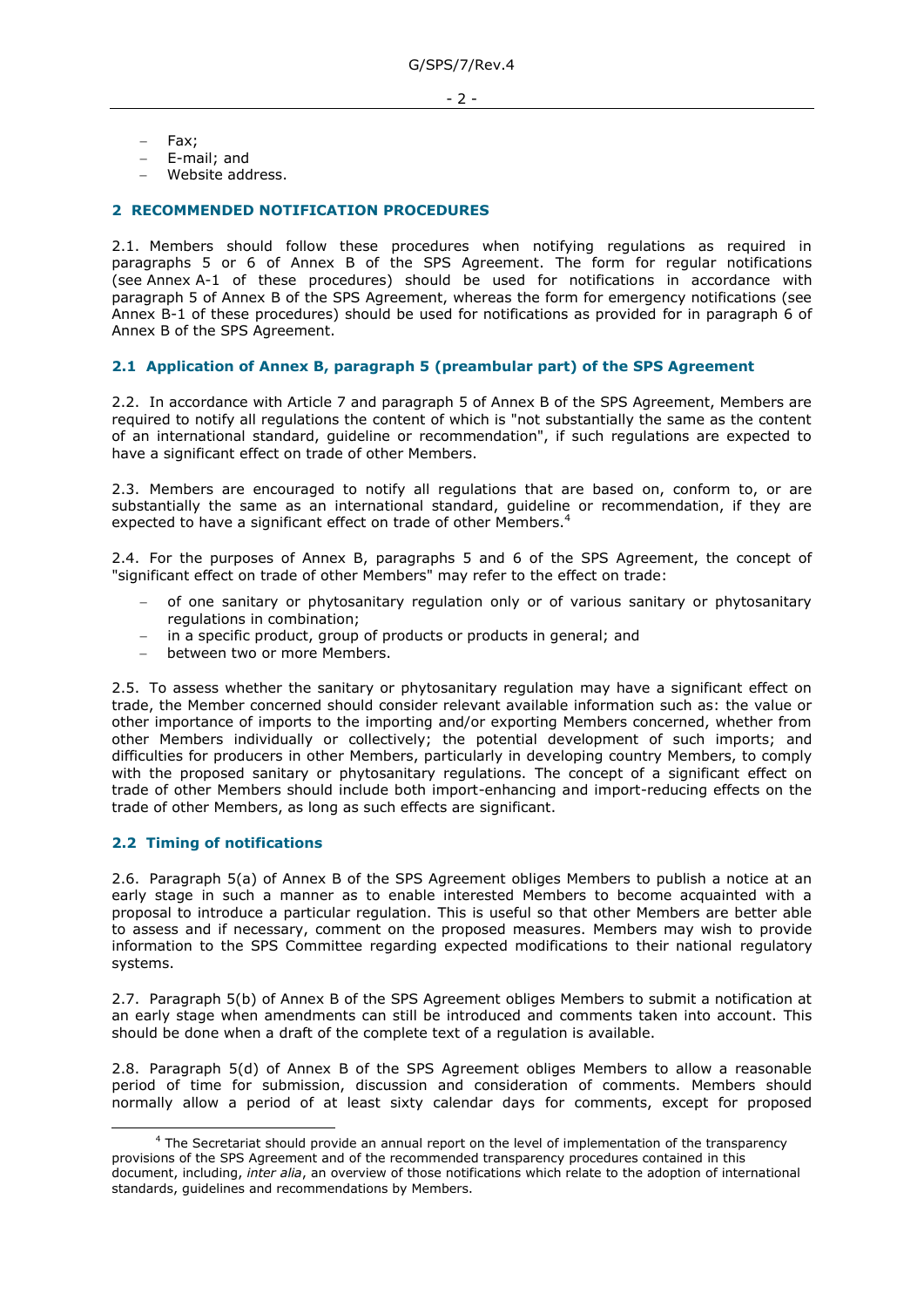measures which facilitate trade<sup>5</sup> and those which are substantially the same as an international standard, guideline, or recommendation. Where domestic regulatory mechanisms allow, the 60 day comment period should normally begin with the circulation of the notification by the WTO Secretariat. Any Member which is able to provide a time-limit beyond sixty days is encouraged to do so.

2.9. A notification should be made well before the entry into force of the relevant measure, except when urgent problems of health protection arise or threaten to arise for the Member concerned. In accordance with paragraph 6(a) of Annex B of the SPS Agreement, any regulation brought into force in urgent circumstances is required to be notified immediately and a rationale for the urgent action provided.

2.10. The late notification of a measure already in force does not in and of itself constitute sufficient reason for the use of the emergency format. When urgent problems of health protection are not involved, late notifications should be made using the regular format and consideration should still be given to all comments received, in accordance with paragraph 5(d) of Annex B of the SPS Agreement.

#### **2.3 Requesting documents related to a notification**

2.11. Members requesting documents related to a notification should provide all the information necessary to identify the documents and in particular the WTO SPS notification number to which the requests refer.

2.12. When requesting an electronic transmission of documents from another Member, Members should indicate which electronic formats they are able to receive, including compatible versions.

#### **2.4 Providing documents related to a notification**

#### **2.4.1 Address of body supplying the documents**

2.13. Members should indicate under point 13 of the WTO notification format the full address of the body responsible for supplying the relevant documents if that body is not the National Notification Authority or the National Enquiry Point. Where the relevant documents are also available from a website, the website address or a specific hyperlink to these documents should be provided.

#### **2.4.2 Responding to requests**

-

2.14. Members are obliged to provide upon request to other Members copies of the proposed regulation in accordance with paragraph 5(c) of Annex B of the SPS Agreement. Documents requested should normally be provided within five working days. If this is not possible, the request for documentation or information should be acknowledged within that period and an estimate given of the time required to provide the requested documentation. With a view to facilitating the timely provision of comments on notifications, Members are strongly encouraged to comply with the five-day deadline.

2.15. Documents supplied in response to a request should be identified with the WTO SPS notification number to which the request refers.

2.16. Members should use e-mail facilities to the extent possible in responding to requests for documentation or information. Members are encouraged to publish their sanitary or phytosanitary measures on the Internet, to facilitate the supply of documents, and to provide the address of relevant websites.

2.17. Members may also submit an electronic version of the text of the notified draft regulation together with the notification format. These texts are stored on a WTO server and are accessible

<sup>5</sup> Trade facilitating measures could include, *inter alia*, the raising of the level of maximum residue limits of certain pesticides in certain products, the lifting of a ban on imports, or the simplification or elimination of certain certification/approval procedures.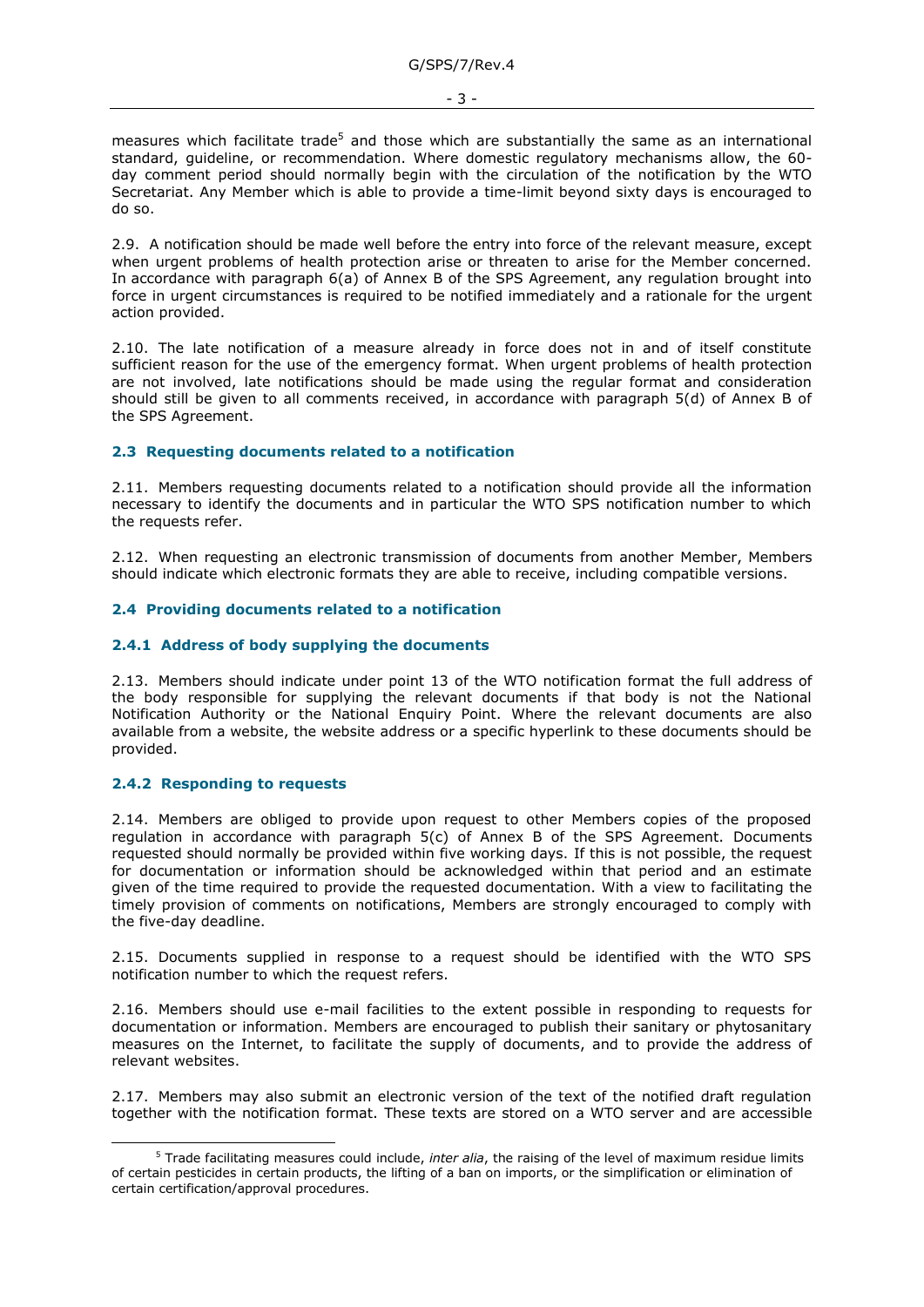- 4 -

through a hyperlink in the notification format.<sup>6</sup> Information about the provision, storage, and language of attachments to SPS notifications is contained in Annex C of these procedures.

### **2.4.3 Acknowledging receipt of documents**

2.18. The Member requesting documents relating to a notification should acknowledge receipt of the documents provided.

# **2.4.4 Translation of documents**

2.19. When a translation of a relevant document exists or is planned, this fact should be indicated on the WTO notification form next to the title of the document. If only a translated summary exists, the fact that such a summary is available should be similarly indicated.

2.20. If a translation of a document or summary exists in the language of the requesting Member, or, as the case may be, in the WTO working language used by the requesting Member, it should be automatically sent with the original of the document requested.

2.21. Where documents are not available in a WTO working language, developed country Members shall, upon request, supply a translation of the document, or in case of voluminous documents, a translation of a summary of the document, in a WTO working language in accordance with paragraph 8 of Annex B of the SPS Agreement.

2.22. When a Member seeks a copy of a document relating to a notification which does not exist in that Member's WTO working language, the notifying Member should advise the requesting Member of other Members that have requested, as of that date, a copy of the document. The Member seeking a copy of a document relating to a notification may contact other Members in order to determine whether the latter are prepared to share any translation that they have or will be making.

2.23. Any Member possessing an unofficial translation of a document relating to a notification should inform the notifying Member of the existence of the unofficial translation and should submit to the Secretariat a supplement to the original notification submitted by a Member. The supplement should indicate the address for requesting a copy or the website address where the unofficial translation can be found. The format of the supplement can be found in Annex D of these procedures. Neither the Secretariat nor the Member providing the unofficial translation can be held responsible for the accuracy or quality of these translations.

#### **2.5 Handling of comments on notifications**

2.24. Each Member should notify the WTO Secretariat of the authority or agency (e.g. its National Notification Authority) which it has designated to be in charge of handling comments received, and of any change and/or modification of such authority or agency.

2.25. Members submitting comments on a notified draft regulation should provide them without unnecessary delay to the authority designated to handle the comments, or to the National Notification Authority if no other designation is made.

2.26. A Member receiving comments through the designated body should, without further request:

- i. acknowledge the receipt of such comments;
- ii. explain within a reasonable period of time, and at the earliest possible date before the adoption of the measure, to any Member from which it has received comments, how it will take these comments into account and, where appropriate, provide additional relevant information on the proposed sanitary or phytosanitary regulations concerned;
- iii. provide to any Member from which it has received comments, a copy of the corresponding sanitary or phytosanitary regulations as adopted or information that no corresponding sanitary or phytosanitary regulations will be adopted for the time being.

-

<sup>6</sup> See G/SPS/GEN/818.

 $7$  See G/SPS/GEN/487 for further information on this mechanism.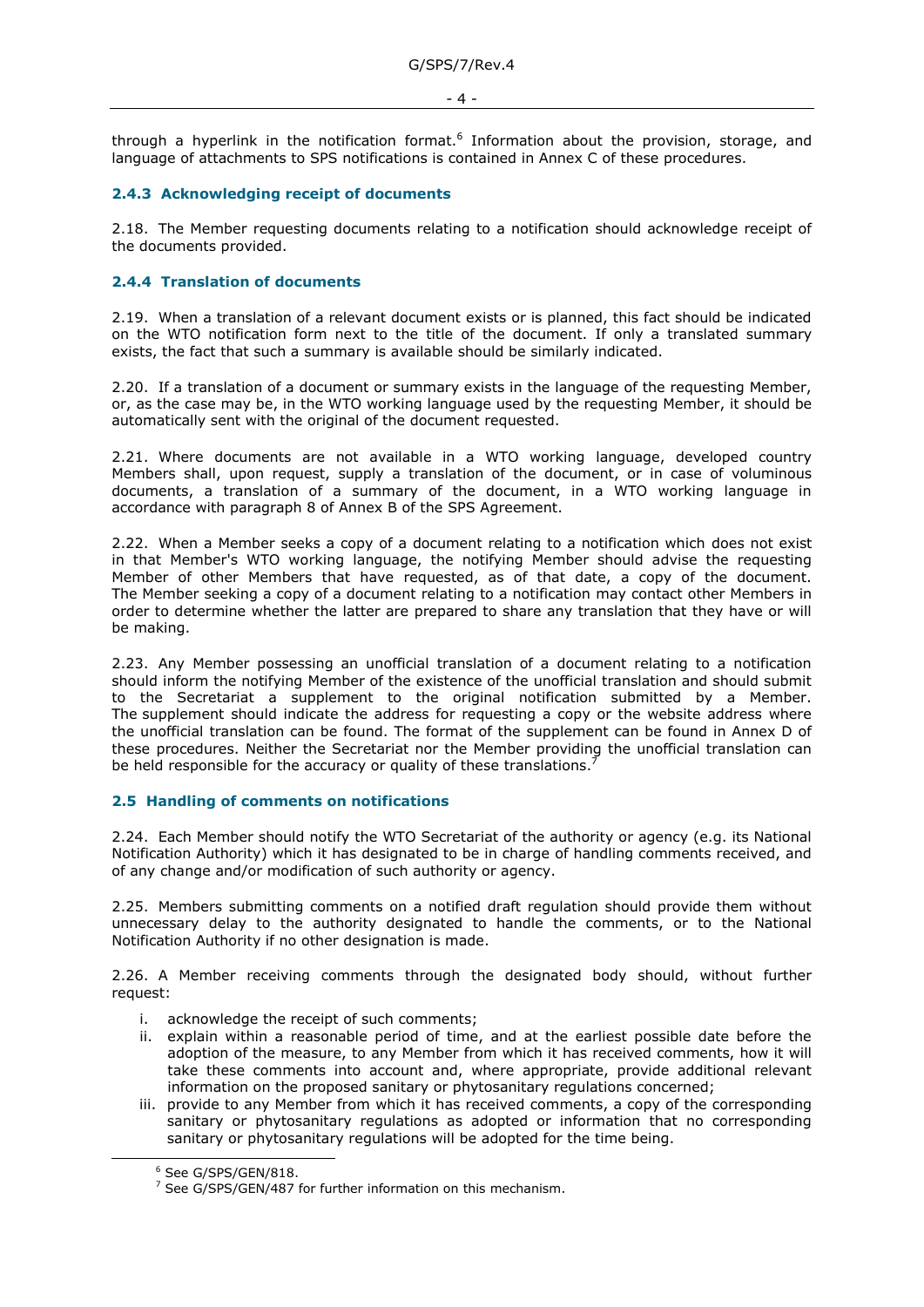2.27. A Member receiving comments through the designated body may consider making available to other Members, where possible, non-confidential comments and questions it has received and answers it has provided, or summaries thereof, preferably via electronic means.

2.28. Members should grant requests for extension of the comment period wherever practicable, in particular with regard to notifications relating to products of particular interest to developing country Members, where there have been delays in receiving and translating the relevant documents or where there is a need for further clarification of the measure notified. A 30-day extension should normally be provided and notified to the WTO (see section below on Addenda).

2.29. Members are also encouraged to use the "Procedure to Enhance Transparency of Special and Differential Treatment in Favour of Developing Country Members" (G/SPS/33/Rev.1).<sup>8</sup>

#### **2.6 Addenda, revisions and corrigenda**

2.30. In addition to their original notifications, Members can also provide supplementary information in three different forms:

- An addendum is used to provide additional information or changes to an original notification. A Member may wish to indicate on the addendum if the final regulation has been substantially modified from the notified proposal;
- A corrigendum is used to correct an error in an original notification such as an incorrect address detail; or
- A revision is used to replace an existing notification.

2.31. Any addendum or corrigendum should be read in conjunction with the original notification.

# **2.6.1 Addenda**

2.32. Members should notify changes in the status of a notified SPS regulation. The issuance of an addendum allows Members to track the status of an SPS regulation via its unique notification number. Addenda to SPS notifications should be made in a number of circumstances, such as:

- if the comment period has been extended;
- when a proposed regulation is either adopted, published or comes into force, if the relevant dates have not been provided in the original notification or have been changed. Members are strongly encouraged to follow this recommendation and inform other Members in a timely manner. A Member may wish to indicate on the addendum if the final regulation has been substantially modified from the notified proposal;
- if the content of a previously notified draft regulation is partially changed, or if the scope of application of the existing notification is modified, either in terms of Members affected or products covered. Such an addendum should provide for a new 60-day comment period unless the notified change is of a trade-facilitating nature or is negligible. Where domestic regulatory mechanisms allow, the 60-day comment period should normally begin with the circulation of the notification by the WTO Secretariat;
- if a proposed regulation is withdrawn;
- in the case of an emergency notification, an addendum should also be submitted if the period of application of the existing notification is extended.

#### 2.33. An addendum should:

-

- i. briefly recap what was notified, when and what it was about this is a practical requirement, and reduces the need for Members to have to go back to the original notification to check what it was about;
- ii. specify what change has been made and why briefly state why the information, dates, etc. have been changed; and
- iii. restate the comments deadline, even if it has not been changed as a reminder to Members that if they wish to comment it must be done by this date.

2.34. A form for making an addendum is available in Annex A-2 of these procedures for regular notifications and in Annex B-2 for notifications of emergency measures.

<sup>8</sup> See Section 2.9 for more information on S&D notifications.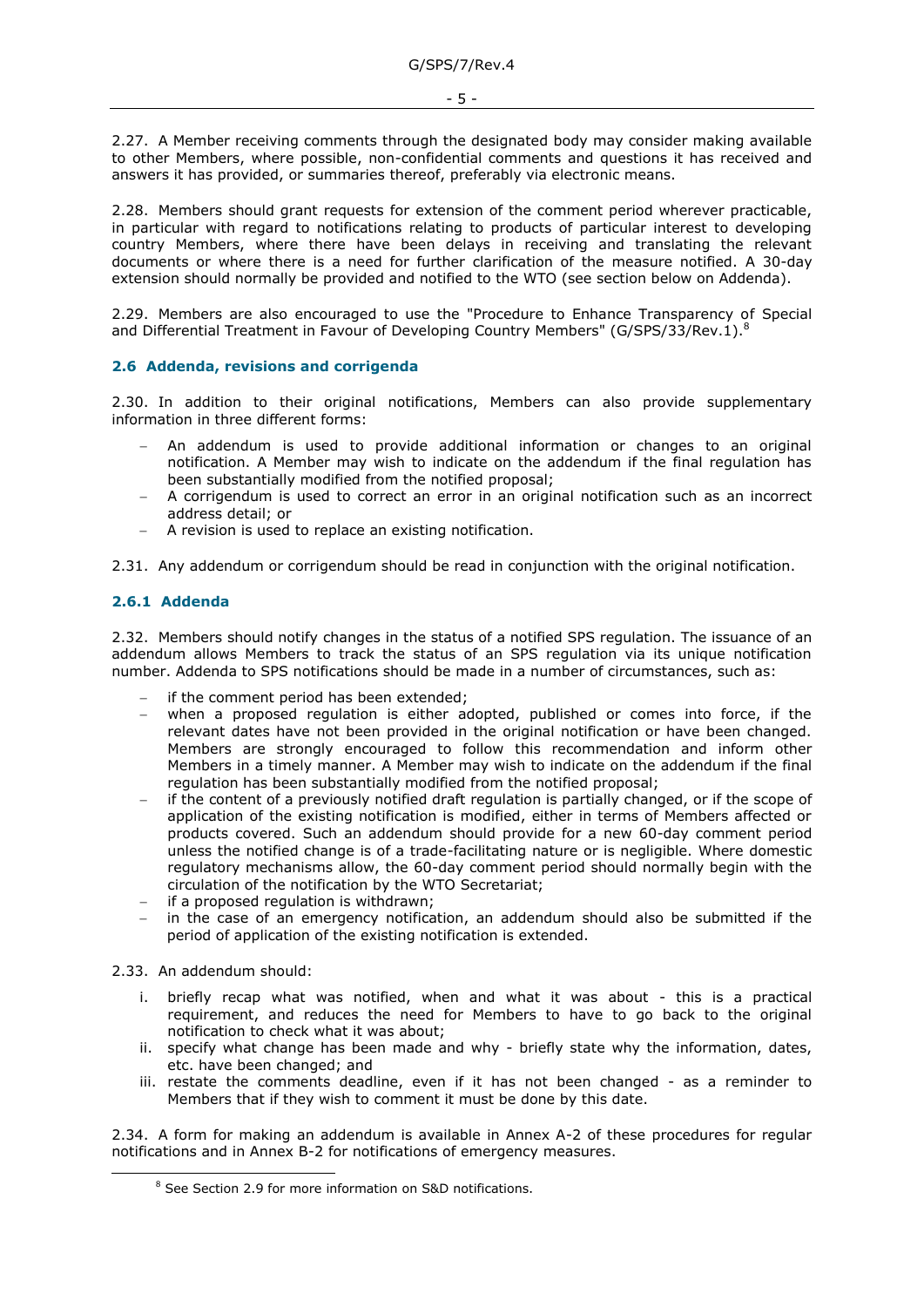#### **2.6.2 Revisions**

2.35. Revisions replace an existing notification. Revisions should be submitted, for example, if a notified draft regulation was substantially redrafted or if a notification contained a large number of errors. A Member should provide a further period for comments on the revised notification, normally 60 calendar days, unless the notified change is of a trade-facilitating nature or would have a negligible effect on trade. Where domestic regulatory mechanisms allow, the 60-day comment period should normally begin with the circulation of the revised notification by the WTO Secretariat.

2.36. A form for making a revision is available in Annex A-3 of these procedures for regular notifications and Annex B-3 for notifications of emergency measures.

#### **2.6.3 Corrigenda**

-

2.37. Members should inform the Secretariat of any error(s) contained in their original notification. The Secretariat will issue a corrigendum accordingly.

2.38. A form for making a corrigendum is available in Annex A-4 of these procedures for regular notifications and Annex B-4 for notifications of emergency measures.

#### **2.7 Regulations that contain both SPS and TBT measures**

2.39. When a regulation contains both SPS and TBT measures, it should be notified according to both the SPS and TBT Agreements, preferably with an indication of which parts of the regulation fall under the SPS Agreement (e.g., a food safety measure) and which parts fall under the TBT Agreement (e.g., quality or compositional requirements).

#### **2.8 Notification of determination of the recognition of equivalence of sanitary or phytosanitary measures<sup>9</sup>**

2.40. In accordance with the Decision on Equivalence (G/SPS/19/Rev.2), a Member which has made a determination recognizing the equivalence of sanitary or phytosanitary measures of another Member or Members shall notify other Members through the Secretariat of the measure(s) recognized to be equivalent and of the products affected by this recognition.

2.41. For the purposes of this notification, equivalence is defined to be the state wherein sanitary or phytosanitary measures applied in an exporting Member, though different from the measures applied in an importing Member, achieve, as demonstrated by the exporting Member and recognized by the importing Member, the importing Member's appropriate level of sanitary or phytosanitary protection. A determination of the recognition of equivalence may be with respect to a specific measure or measures related to a certain product or categories of products, or on a systems-wide basis.

2.42. Notification should also be made of significant variations to existing equivalence arrangements, including their suspension or rescission.

2.43. See Annex E of these procedures for further information on the format for the notification of determination of the recognition of equivalence of sanitary or phytosanitary measures.

#### **2.9 Notification of Special and Differential Treatment (S&D Notification)**

2.44. In accordance with the Decision on Special and Differential Treatment (G/SPS/33/Rev.1), when an importing Member decides on whether and how special and differential treatment may be provided in response to a specific request, that Member should inform the SPS Committee.

<sup>&</sup>lt;sup>9</sup> At its meeting of 25-26 June 2002, the Committee adopted a format and recommended procedures for the notification of determination of the recognition of equivalence of sanitary or phytosanitary measures which can be found in G/SPS/7/Rev.2/Add.1. This document was incorporated into the previous Revision (G/SPS/7/Rev.3).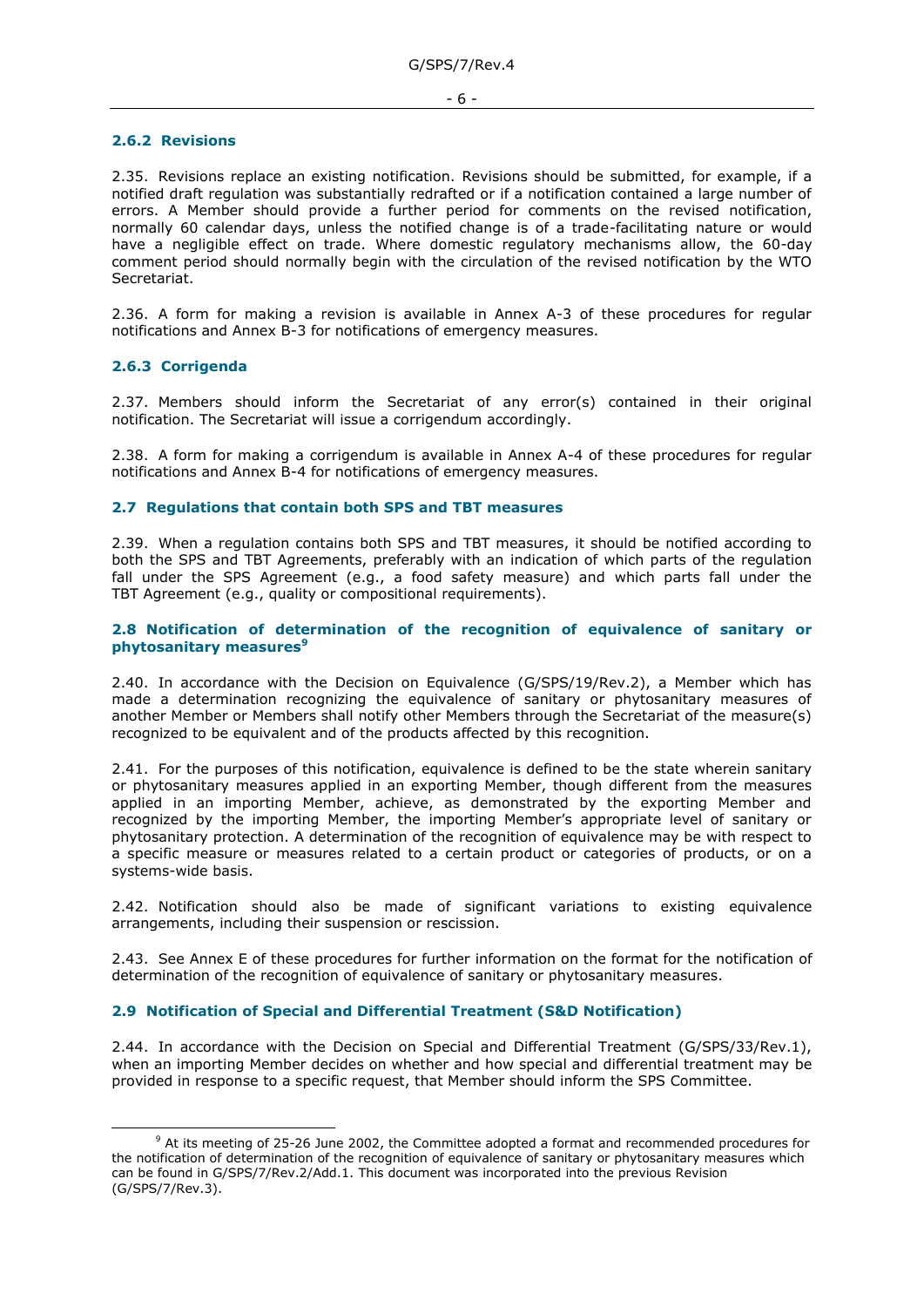- 7 -

2.45. This may be done in writing and/or under the agenda item on Special and Differential Treatment at any meeting of the SPS Committee. Information provided in writing should be submitted to the WTO Secretariat as an addendum to the original notification concerning the measure. The addendum shall indicate: (1) the name(s) of Member(s) that requested special and differential treatment; (2) if special and differential treatment was provided, the form of such treatment; and (3) if not provided, the addendum shall indicate why special and differential treatment was not provided and whether technical assistance or any other solution was found to address the identified concern.

2.46. A form for making an S&D notification as an addendum to the original notification is available in Annex A-5 of these procedures.

#### **2.10 Completed notifications**

2.47. Notifications should be submitted, preferably by using the SPS NSS platform [\(http://nss.wto.org/spsmembers\)](http://nss.wto.org/spsmembers) or by e-mail from the National Notification Authority to the Central Registry of Notifications (CRN) at the WTO. The e-mail address is: [crn@wto.org.](mailto:crn@wto.org)

2.48. Electronic copies of all notification formats can be downloaded from the WTO website at: [http://www.wto.org/english/tratop\\_e/sps\\_e/sps\\_e.htm.](http://www.wto.org/english/tratop_e/sps_e/sps_e.htm)

2.49. Members may submit electronic copies, in PDF format, of proposed regulations along with the corresponding notifications to the WTO Secretariat. These texts will be accessible, in the format and language provided, through a hyperlink in the notification format (see paragraph 22).

2.50. In addition, Members are encouraged to provide a website address or a specific hyperlink, if available, for the relevant documents in the appropriate section of the notification format.

#### **2.10.1 SPS Notification Submission System (SPS NSS)**

2.51. The SPS NSS [\(http://nss.wto.org/spsmembers\)](http://nss.wto.org/spsmembers) is an online platform where WTO Members can directly complete and submit notifications. Submission through the SPS NSS allows for notifications to be processed more accurately and efficiently by the WTO Secretariat, making notifications accessible to the Membership much more rapidly.

2.52. Contact the Secretariat [\(spscommittee@wto.org\)](mailto:spscommittee@wto.org) to request access credentials for the SPS NSS.

#### **3 GUIDELINES FOR NATIONAL ENQUIRY POINTS**

3.1. The National Enquiry Point system established in paragraph 3 of Annex B of the SPS Agreement is an effective avenue for obtaining information regarding SPS systems and measures from other Members.

3.2. The National Enquiry Point handles on a routine basis:

- document and information requests;
- general enquiries; and
- delivery and charging of documents.

3.3. National Enquiry Points should also provide, upon request, information on participation in any bilateral or multilateral equivalence agreements and arrangements in accordance with paragraph 3(d) of Annex B of the SPS Agreement.

3.4. While the mode of delivery is at the discretion of the Member concerned, it is recommended that delivery of documents should be by the fastest means possible. In the first instance, if the Member has such facilities, the documents should be made accessible through a website or sent by e-mail or by fax. Alternatively, a Member can send the documents by post or via a requesting Member's diplomatic mission in their territory.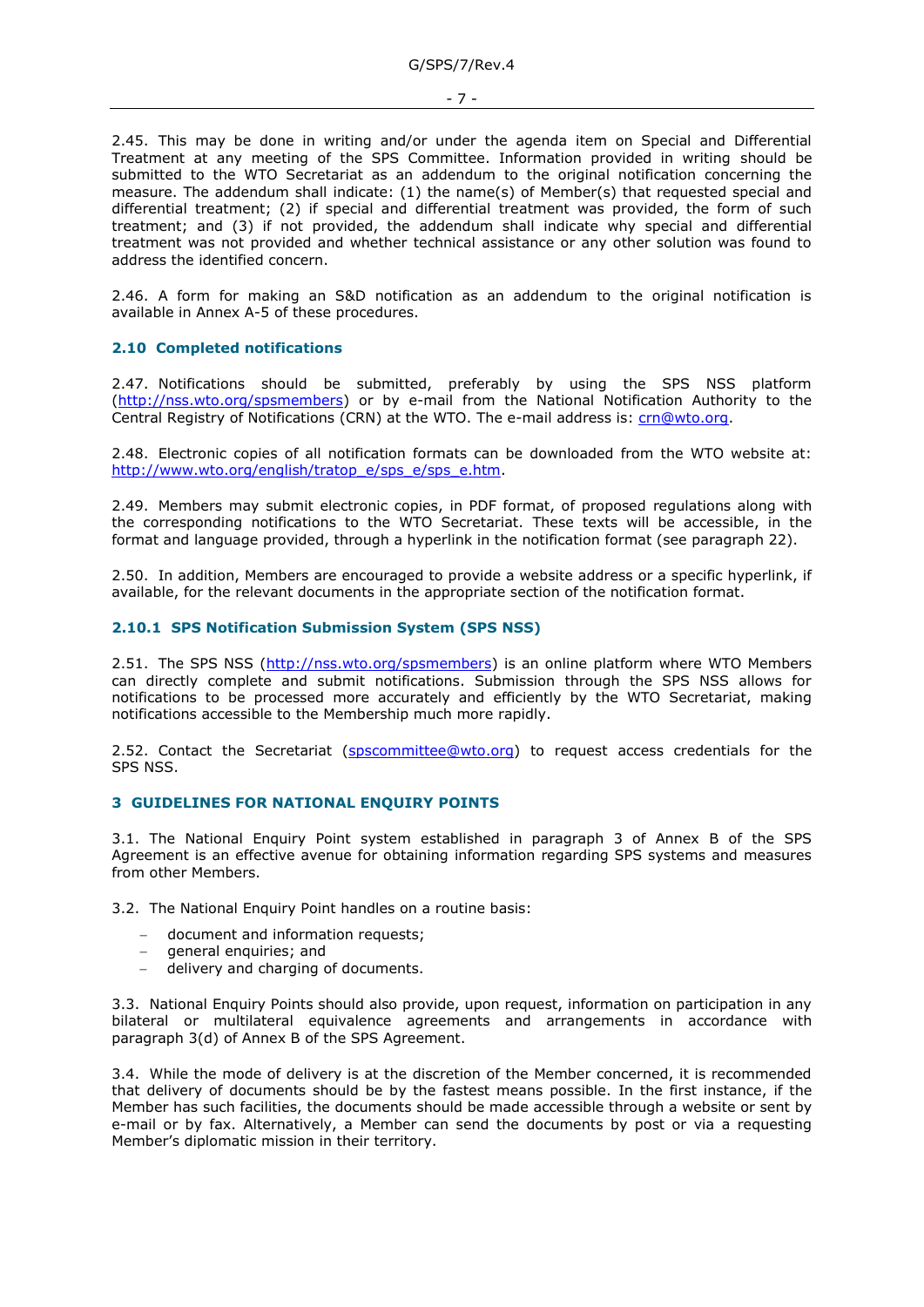3.5. A Member may only charge the same cost for the documents as it would for its own nationals plus the cost of delivering the documents in accordance with paragraph 4 of Annex B of the SPS Agreement.

3.6. Members should also refer to the guidelines on transparency contained in the handbook *Practical Manual for SPS National Notification Authorities and SPS National Enquiry Points (2018 Edition)*, when notifying regulations and operating National Enquiry Points in accordance with Article 7 and Annex B of the SPS Agreement.<sup>10</sup>

# **4 PUBLICATION OF REGULATIONS**

4.1. The publication of regulations is a fundamental component of transparency under the SPS Agreement. This is a general obligation on Members, and does not relate specifically to the work of either the National Notification Authority or National Enquiry Point.

4.2. In accordance with paragraphs 1 and 2 of Annex B of the SPS Agreement, Members are obliged to:

- i. ensure that all SPS regulations which have been adopted are published promptly in such a manner as to enable interested Members to become acquainted with them. Regulations to be published include laws, decrees or ordinances which are applicable generally;
- ii. except in urgent circumstances, allow a reasonable interval between the publication of a sanitary or phytosanitary regulation and its entry into force in order to allow time for producers in exporting Members and particularly in developing country Members, to adapt their products and methods of production to the requirements of the importing Member.

4.3. As agreed in the Doha Decision on Implementation-Related Issues and Concerns (WT/MIN(01)/17, paragraph 3.2):

Subject to the conditions specified in paragraph 2 of Annex B to the Agreement on the Application of Sanitary and Phytosanitary Measures, the phrase "reasonable interval" shall be understood to mean normally a period of not less than 6 months. It is understood that timeframes for specific measures have to be considered in the context of the particular circumstances of the measure and actions necessary to implement it. The entry into force of measures which contribute to the liberalization of trade should not be unnecessarily delayed.

4.4. The reasonable interval specified above between the publication and entry into force of new regulations should be provided, including when these are based on, conform to, or are substantially the same as an international standard, guideline, or recommendation.

4.5. Members are encouraged to publish SPS regulations on the Internet where possible. Publication on the Internet has a number of advantages and benefits to Members over more traditional methods. It:

i. allows for greater transparency:

-

- ii. makes it easier for Members to obtain documents; and
- iii. reduces the amount of work involved in processing and fulfilling document requests.

#### **5 ACCESS TO INTERNATIONAL ELECTRONIC RESOURCES RELATED TO SPS NOTIFICATIONS AND OTHER SPS INFORMATION**

5.1. There are a number of international resources on the Internet which could facilitate Members' access to SPS-related information. These include the WTO Secretariat's Documents Online Facility [\(http://docs.wto.org\)](http://docs.wto.org/) and SPS Information Management System (SPS IMS) [\(http://spsims.wto.org\)](http://spsims.wto.org/).

5.2. Members are encouraged to provide the WTO Secretariat up-to-date information regarding SPS-related websites within their territory for inclusion on the WTO's SPS webpage.

<sup>&</sup>lt;sup>10</sup> Available at: [http://www.wto.org/spstransparency.](http://www.wto.org/spstransparency)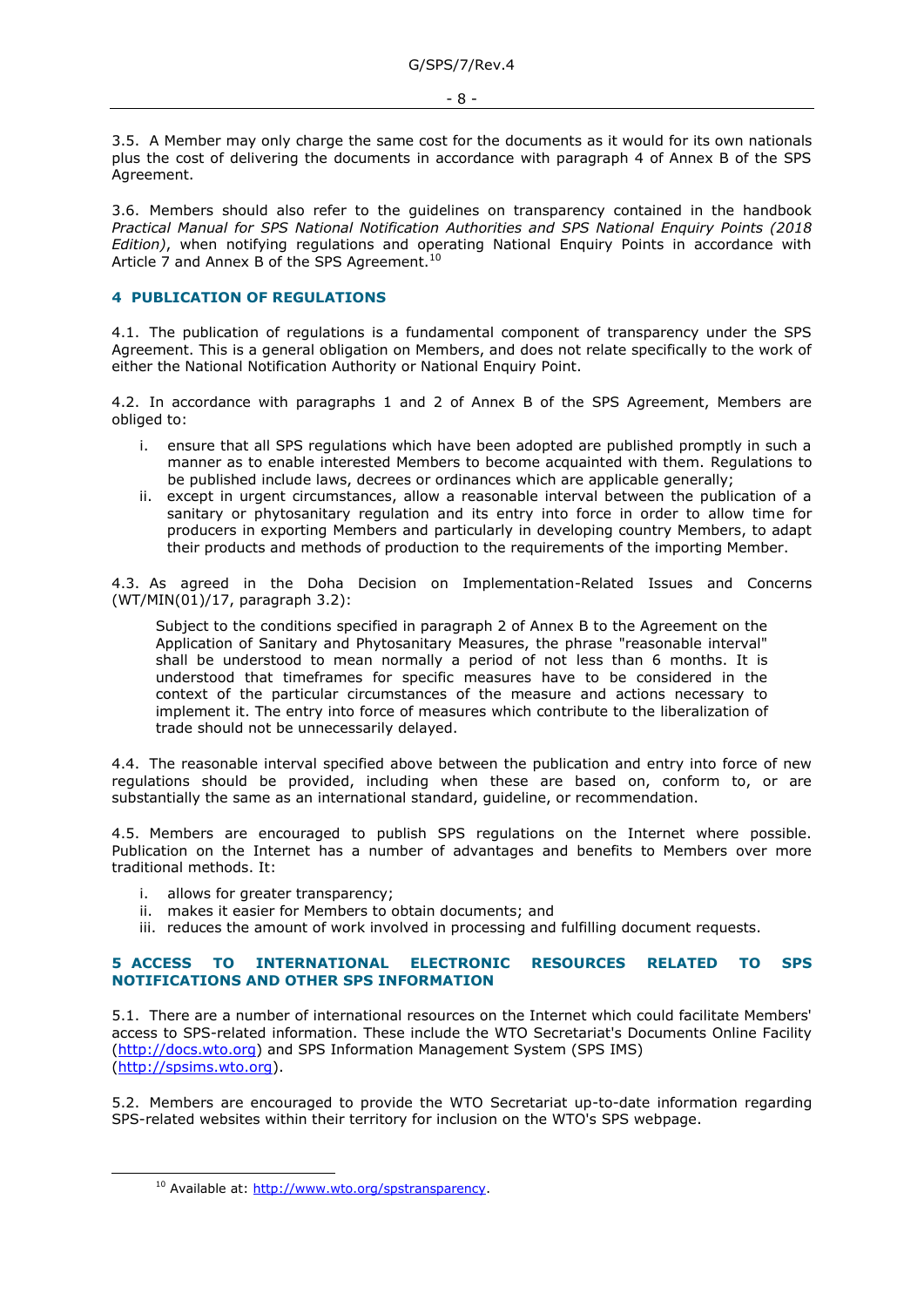5.3. ePing [\(http://www.epingalert.org\)](http://www.epingalert.org/) is a publically available SPS & Technical Barriers to Trade (TBT) notification alert system. Subscribers are able to receive e-mail alerts regarding SPS & TBT notifications covering particular products or markets of interest to them. In addition, users can search and share notifications, upload additional information and related documents, as well as participate in discussion forums. ePing also offers an Enquiry Point Management Tool to facilitate both domestic and international information sharing and discussion.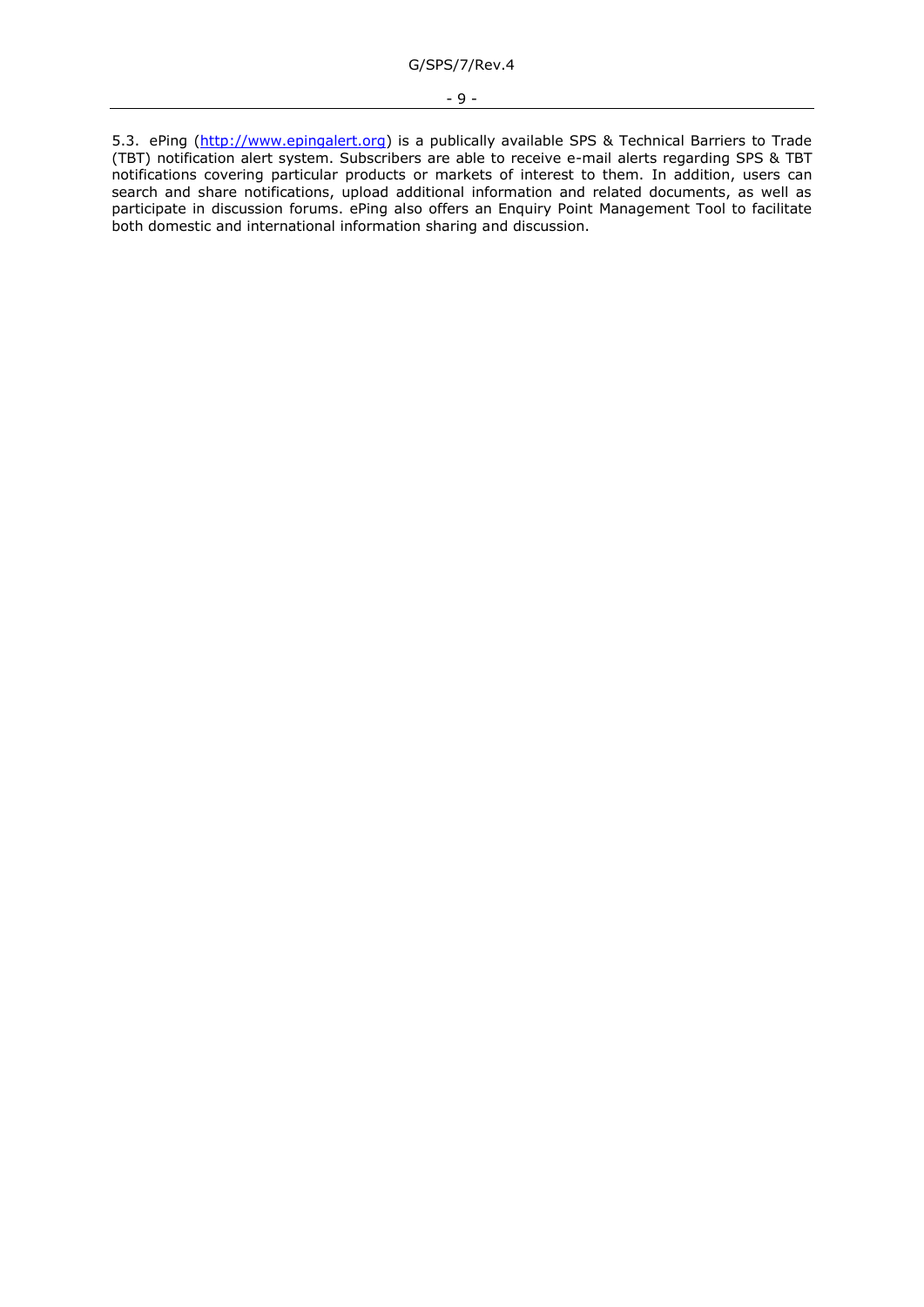- 10 -

# **ANNEX A-1: REGULAR NOTIFICATIONS**

#### COMPLETION OF FORMATS - REGULAR NOTIFICATIONS (ANNEX B, PARAGRAPH 5 OF THE SPS AGREEMENT)

Information contained in the notifications should be as complete as possible and no section should be left blank. Where necessary, "Not known." or "Not stated." should be indicated.

| Item                                                                  | <b>Description</b>                                                                                                                                                                                                                                                                                                                                                                                                                                                                                                                                                                                                                                                                                                             |
|-----------------------------------------------------------------------|--------------------------------------------------------------------------------------------------------------------------------------------------------------------------------------------------------------------------------------------------------------------------------------------------------------------------------------------------------------------------------------------------------------------------------------------------------------------------------------------------------------------------------------------------------------------------------------------------------------------------------------------------------------------------------------------------------------------------------|
| 1. Member notifying                                                   | Government, including the competent authorities of the European Union,<br>which is making the notification.                                                                                                                                                                                                                                                                                                                                                                                                                                                                                                                                                                                                                    |
| 2. Agency responsible                                                 | Body elaborating a proposal for or promulgating a sanitary or phytosanitary<br>regulation.                                                                                                                                                                                                                                                                                                                                                                                                                                                                                                                                                                                                                                     |
| 3. Products covered                                                   | Tariff item number(s) (normally HS, chapter or heading and number) as<br>contained in national schedules deposited with the WTO. ICS numbers<br>should be provided in addition, where applicable. A clear description is<br>important for an understanding of the notification by delegations and<br>translators. Abbreviations should be avoided.                                                                                                                                                                                                                                                                                                                                                                             |
| 4. Regions or<br>countries likely to be<br>affected                   | The geographical regions or countries likely to be affected by the notified<br>regulation should be identified to the extent relevant or practicable.<br>Members are encouraged to be as specific as possible in identifying regions<br>or countries likely to be affected.                                                                                                                                                                                                                                                                                                                                                                                                                                                    |
| 5. Title, language and<br>number of pages of<br>the notified document | Title of the proposed or adopted (in the case of late submissions) sanitary<br>or phytosanitary regulation. Number of pages in the notified document.<br>Languages in which the notified document is available.<br>If a translation of the whole document or its summary exists, indicate this<br>here.                                                                                                                                                                                                                                                                                                                                                                                                                        |
|                                                                       | If a Member submits the text of the draft regulation or a summary or<br>translation thereof in PDF format along with the notification, the WTO<br>Secretariat will facilitate access to this text through a hyperlink in the<br>notification format.                                                                                                                                                                                                                                                                                                                                                                                                                                                                           |
| 6. Description of<br>content                                          | A summary of the proposed or adopted (in the case of late submissions)<br>sanitary or phytosanitary regulation clearly indicating its content and health<br>protection objective. The summary should be as complete and accurate as<br>possible to allow the full understanding of the proposed regulation. To the<br>extent possible, likely effects on trade should be described. Abbreviations<br>should be avoided. Where practicable it should also include an outline of<br>the specific sanitary measures the regulation will apply. The summary<br>should enable trading partners to determine whether the notified measure<br>is likely to have an impact on products they wish to export to the notifying<br>Member. |
|                                                                       | When a regulation contains both SPS and TBT measures, it should be<br>notified according to both the SPS and TBT Agreements, preferably with<br>an indication of which parts of the regulation fall under the SPS<br>Agreement and which parts fall under the TBT Agreement.                                                                                                                                                                                                                                                                                                                                                                                                                                                   |
| 7. Objective and<br>rationale                                         | State whether objective is: protection of human health from food-borne<br>risks; or protection of human health from plant- or animal-carried<br>diseases; or protection of animal health from pests or diseases; or<br>protection of animal health from contaminated feed; or protection of plant<br>health from pests or diseases; or prevention of other damage from entry,<br>establishment or spread of pests.                                                                                                                                                                                                                                                                                                             |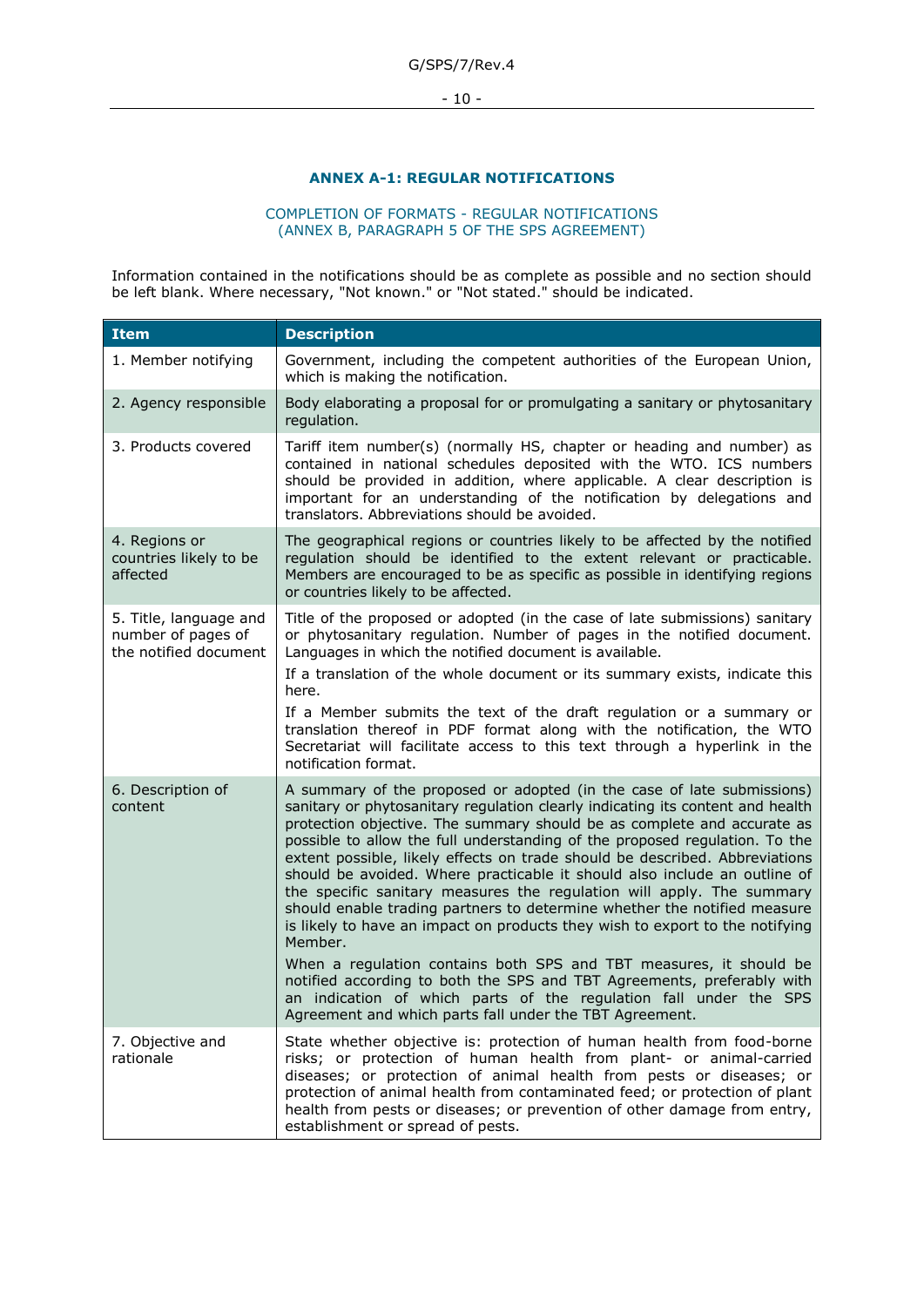# - 11 -

| <b>Item</b>                                                                       | <b>Description</b>                                                                                                                                                                                                                                                                                                                                                                                                                                                                                                                                                                                                                                                                                                                                                                                                                                                                                                                                                                                                                                                                                       |
|-----------------------------------------------------------------------------------|----------------------------------------------------------------------------------------------------------------------------------------------------------------------------------------------------------------------------------------------------------------------------------------------------------------------------------------------------------------------------------------------------------------------------------------------------------------------------------------------------------------------------------------------------------------------------------------------------------------------------------------------------------------------------------------------------------------------------------------------------------------------------------------------------------------------------------------------------------------------------------------------------------------------------------------------------------------------------------------------------------------------------------------------------------------------------------------------------------|
| 8. Existence of<br>international<br>standard, guideline or<br>recommendation      | If a relevant international standard, guideline or recommendation exists,<br>put a cross in the box provided for the appropriate standard-setting<br>organization and give the appropriate reference of the existing standard,<br>guideline or recommendation, e.g., Codex standard number, ISPM number,<br>OIE Code chapter. Indicate whether the proposed regulation conforms to<br>the relevant international standard and if not, describe, whenever possible,<br>how and why the proposed regulation deviates from the international<br>standard, guideline or recommendation.<br>If no international standard, guideline or recommendation exists, put a<br>cross in the box "None".                                                                                                                                                                                                                                                                                                                                                                                                               |
| 9. Other relevant<br>documents and<br>language(s) in which<br>these are available | Documents referenced here are different from those listed in box 5.<br>Documents which should be referenced include:<br>(a) Publication where notice of the proposed regulation appears, including<br>date and reference numbers;<br>(b) Proposal and basic document to which proposal refers (with specific<br>reference number or other identification), and the language(s) in which the<br>notified documents and any summary of these are available;<br>(c) Publication in which proposal will appear when adopted.<br>If it is necessary to charge for documents supplied, the amount of the<br>charge should be indicated.<br>Provide the website address and hyperlink for these documents where<br>available.<br>If a Member submits texts of referenced documents in PDF format along<br>with the notification to the WTO Secretariat, hyperlinks to these texts will<br>be made available under this item.                                                                                                                                                                                    |
| 10. Proposed date of<br>adoption and of<br>publication                            | The date when the sanitary or phytosanitary regulation is expected to be<br>adopted. Also provide where possible the proposed date of publication of<br>the final measure if this differs from the date of adoption.                                                                                                                                                                                                                                                                                                                                                                                                                                                                                                                                                                                                                                                                                                                                                                                                                                                                                     |
| 11. Proposed date of<br>entry into force                                          | The date from which the requirements in the regulation are proposed or<br>decided to enter into force shall normally be at least six months following<br>the above date of adoption and/or publication.                                                                                                                                                                                                                                                                                                                                                                                                                                                                                                                                                                                                                                                                                                                                                                                                                                                                                                  |
|                                                                                   | Where appropriate, Members should accord longer time-frames for<br>compliance on products of interest to developing country Members. This<br>shall normally be a period of not less than six months. $1$                                                                                                                                                                                                                                                                                                                                                                                                                                                                                                                                                                                                                                                                                                                                                                                                                                                                                                 |
|                                                                                   | Put a cross in the box if the proposed measure contributes to the<br>liberalization of trade. In this case, the implementation of the measure<br>should not be unnecessarily delayed and no comment period need be<br>provided.                                                                                                                                                                                                                                                                                                                                                                                                                                                                                                                                                                                                                                                                                                                                                                                                                                                                          |
| 12. Final date for<br>comments and agency<br>or authority handling<br>comments    | The date by which Members may submit comments in accordance with<br>Annex B, paragraph 5(b) of the SPS Agreement. A Member should normally<br>allow a period of at least sixty calendar days for comments. Check the box<br>if this is 60 calendar days following the date of circulation of the notification<br>as a WTO document; the Secretariat will indicate the corresponding date.<br>If not, a specific date should be indicated. Any Member which is able to<br>provide a time limit beyond 60 days is encouraged to do so.<br>The agency or authority which has been designated to handle the<br>comments should be indicated. If this is the National Notification Authority<br>or the National Enquiry Point, put a cross in the box provided. If another<br>agency or authority has been designated, provide its name, address, fax<br>and e-mail address.<br>For proposed measures which facilitate trade or those which are<br>substantially the same as an international standard, guideline or<br>recommendation, Members may reduce or eliminate the period for receiving<br>comments. |

 $1$  Doha Decision on Implementation-Related Issues and Concerns (WT/MIN/(01)/17, paragraph 3.1).

-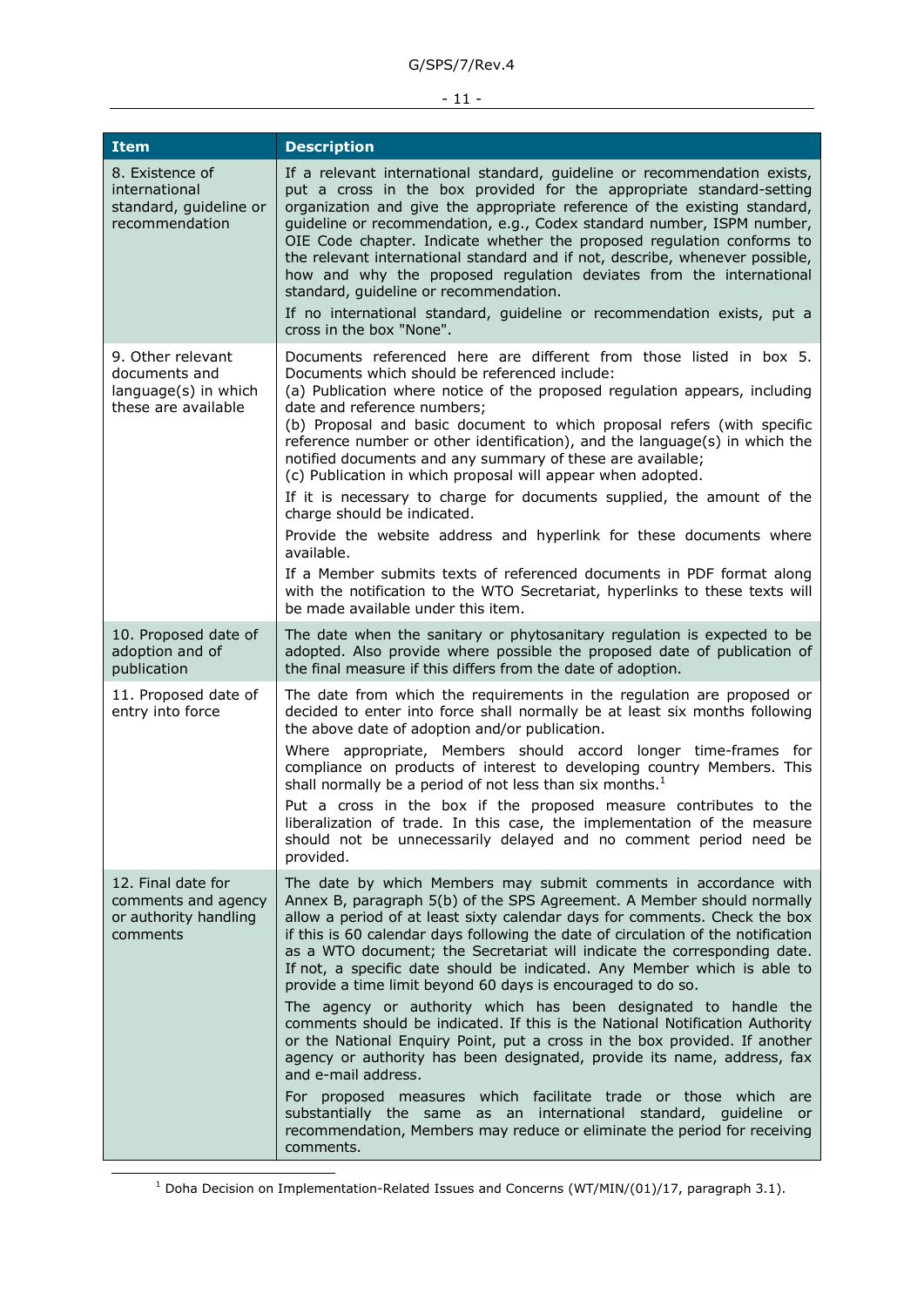# - 12 -

| <b>Item</b>                 | <b>Description</b>                                                                                                                                                                                                                                                                                                                                                                                         |
|-----------------------------|------------------------------------------------------------------------------------------------------------------------------------------------------------------------------------------------------------------------------------------------------------------------------------------------------------------------------------------------------------------------------------------------------------|
| 13. Texts available<br>from | If available from the National Notification Authority or the National Enquiry<br>Point, put a cross in the respective box. If available from another body, give<br>its address, fax number and e-mail address. Such indications do not in any<br>way discharge the relevant National Enquiry Point of its responsibilities<br>under the provisions of Annex B, paragraphs 3 and 4 of the SPS<br>Agreement. |
|                             | Provide the website address and specific hyperlink of the document notified,<br>if available.                                                                                                                                                                                                                                                                                                              |
|                             | If a Member submits the text of the draft regulation in PDF format along<br>with the notification, a hyperlink to this text will be made available under<br>this item.                                                                                                                                                                                                                                     |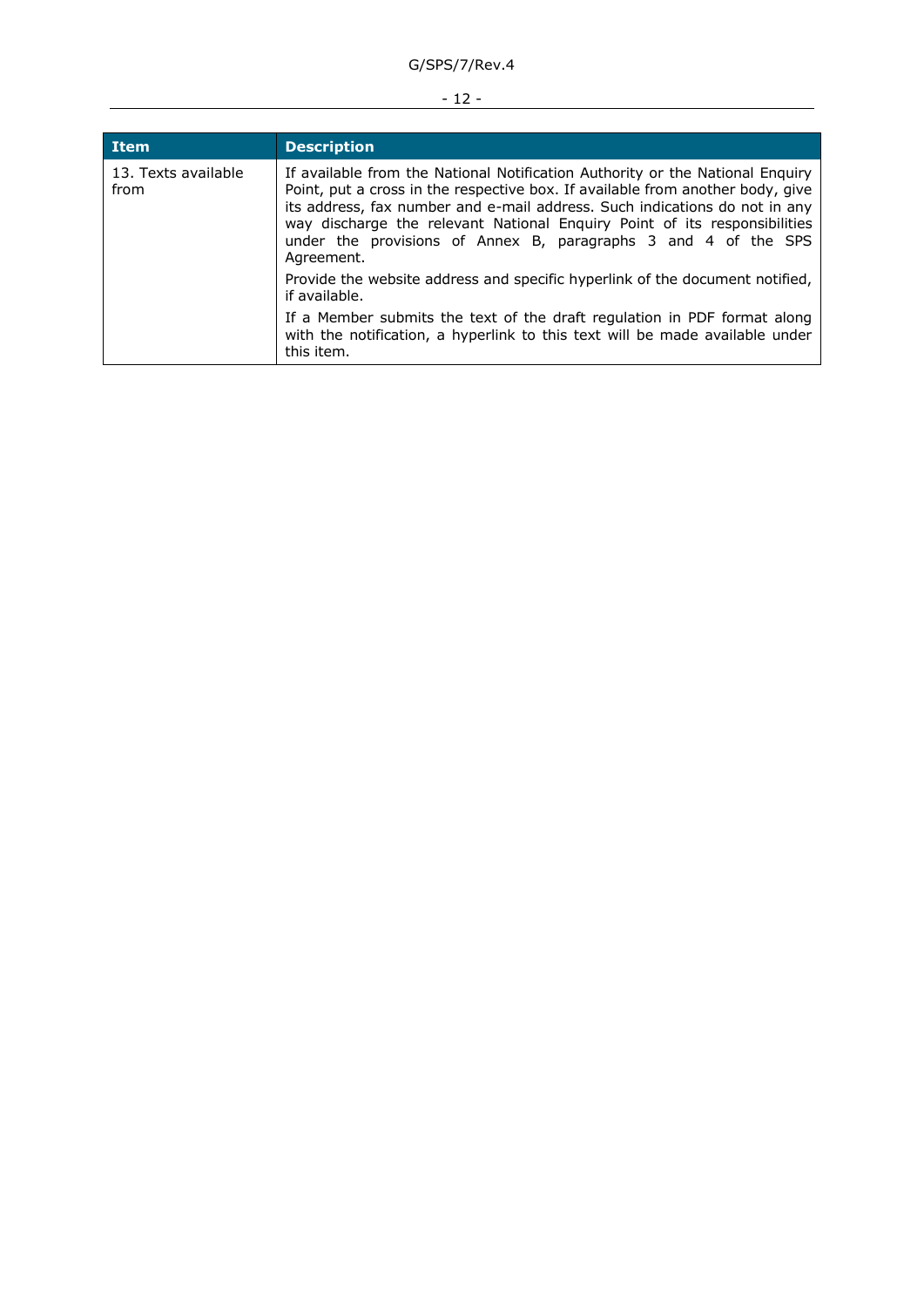- 13 -



# **G/SPS/N/ISO COUNTRY CODE/#**

DateDistribution

(00-0000) Page: 1/2

# **Committee on Sanitary and Phytosanitary Measures Committee on Sanitary and Phytosanitary Measures Original: Language**

# **NOTIFICATION**

**1. Notifying Member:** SPS1A **If applicable, name of local government involved:** sps1b **2. Agency responsible:** sps2a **3. Products covered (provide tariff item number(s) as specified in national schedules deposited with the WTO; ICS numbers should be provided in addition, where applicable):** sps3a **4. Regions or countries likely to be affected, to the extent relevant or practicable: [sps4b] All trading partners** sps4bbis **[sps4abis] Specific regions or countries:** sps4a **5. Title of the notified document:** sps5a. **Language(s):** sps5b. **Number of pages:** sps5c sps5d **6. Description of content:** sps6a **7. Objective and rationale: [sps7a] food safety, [sps7b] animal health, [sps7c] plant protection, [sps7d] protect humans from animal/plant pest or disease, [sps7e] protect territory from other damage from pests.** sps7f **8. Is there a relevant international standard? If so, identify the standard: [sps8a] Codex Alimentarius Commission** *(e.g. title or serial number of Codex standard or related text)***:** sps8atext **[sps8b] World Organization for Animal Health (OIE)** *(e.g. Terrestrial or Aquatic Animal Health Code, chapter number)***:** sps8btext **[sps8c] International Plant Protection Convention** *(e.g. ISPM number)***:**  sps8ctext **[sps8d] None Does this proposed regulation conform to the relevant international standard? [sps8ey] Yes [sps8en] No If no, describe, whenever possible, how and why it deviates from the international standard:** sps8e **9. Other relevant documents and language(s) in which these are available:** sps9a sps9b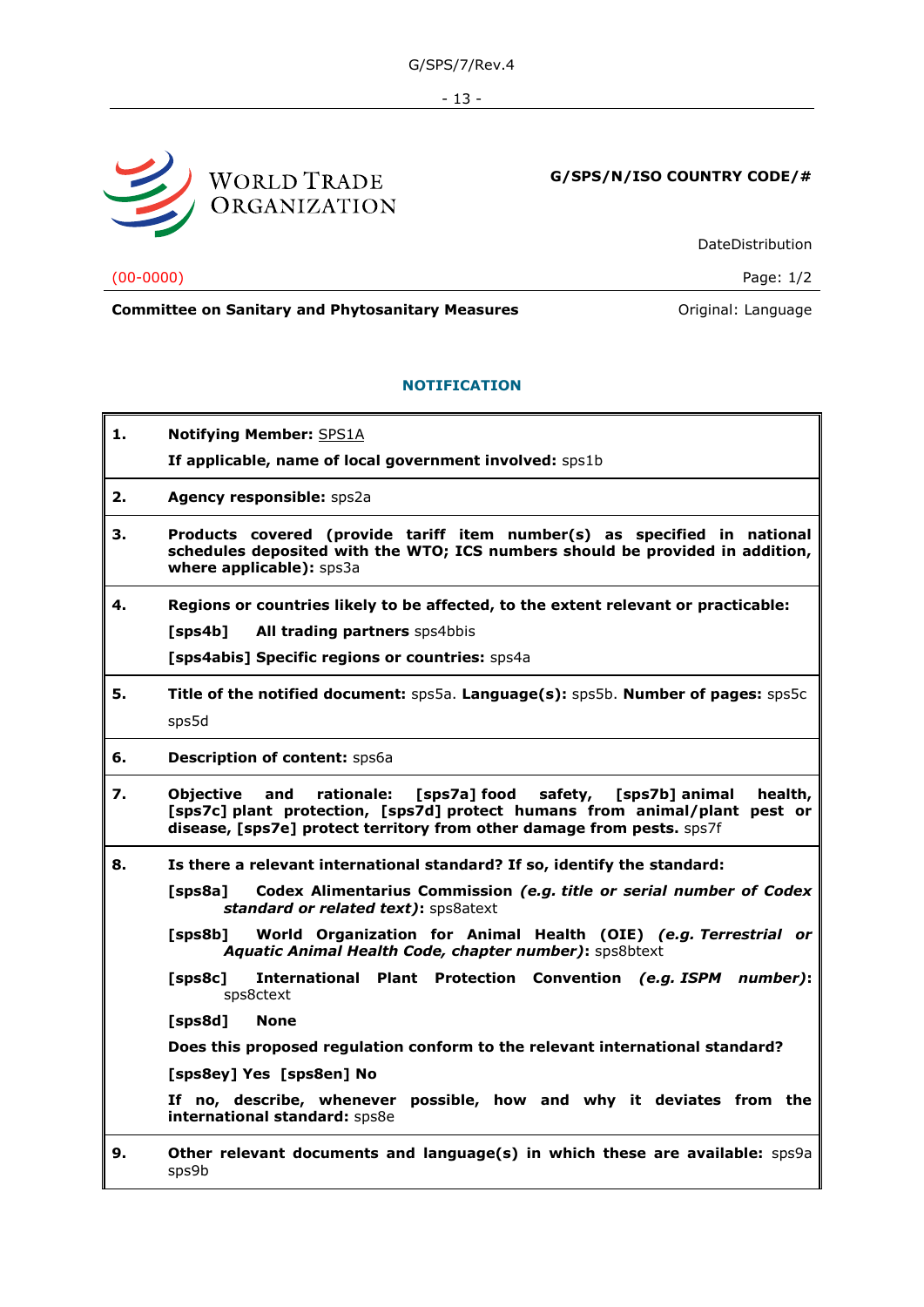- 14 -

**10. Proposed date of adoption** *(dd/mm/yy)***:** sps10a

**Proposed date of publication** *(dd/mm/yy)***:** sps10bisa

**11. Proposed date of entry into force: [sps11c] Six months from date of publication**, **and/or** *(dd/mm/yy)***:** sps11a

**[sps11e] Trade facilitating measure** sps11ebis

**12. Final date for comments: [sps12e] Sixty days from the date of circulation of the notification and/or** *(dd/mm/yy)***:** sps12a

**Agency or authority designated to handle comments: [sps12b] National Notification Authority, [sps12c] National Enquiry Point. Address, fax number and e-mail address (if available) of other body:** sps12d

**13. Text(s) available from: [sps13a] National Notification Authority, [sps13b] National Enquiry Point. Address, fax number and e-mail address (if available) of other body:** sps13c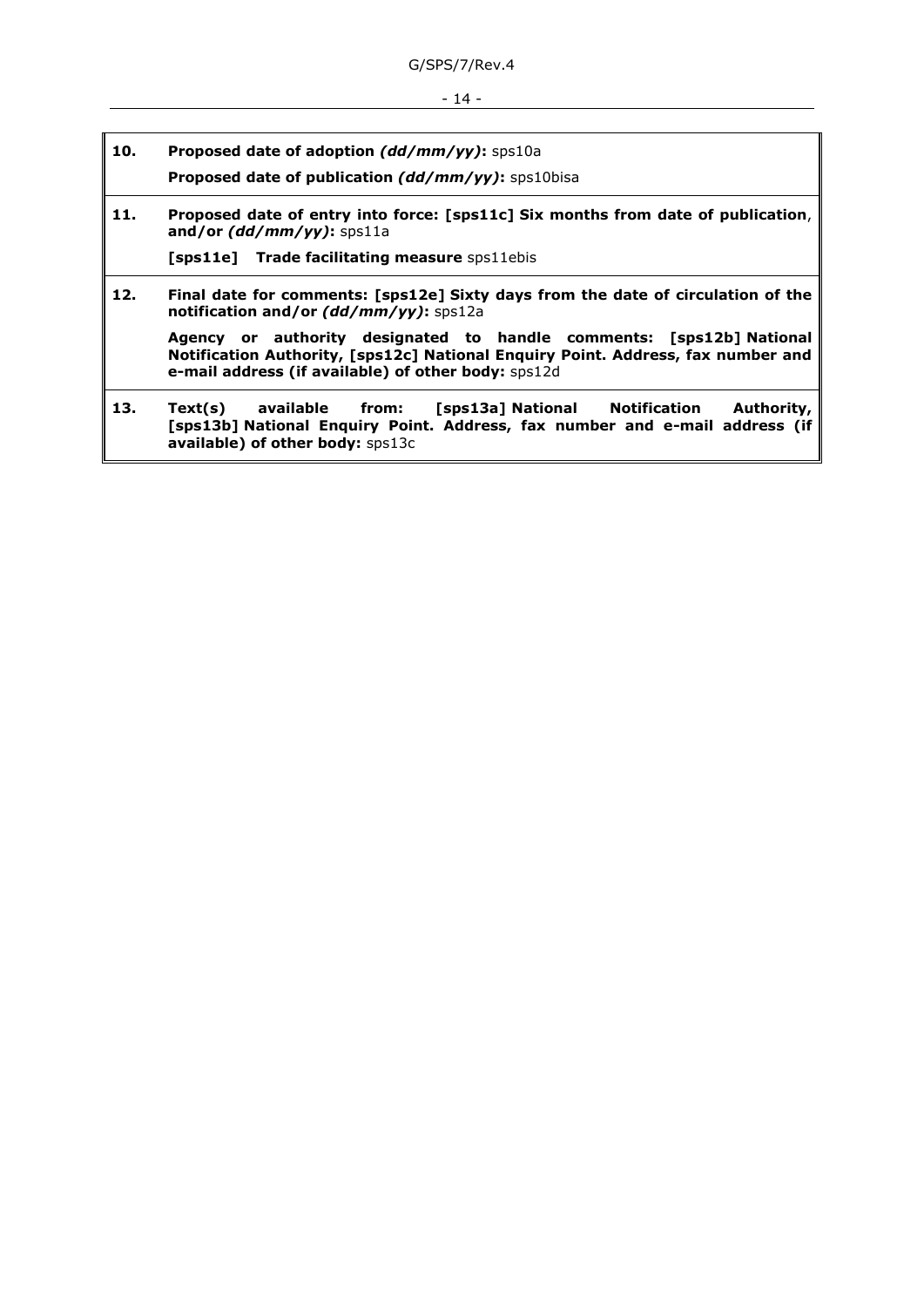- 15 -

# **ANNEX A-2: REGULAR NOTIFICATIONS - ADDENDA**



#### **G/SPS/N/ISO COUNTRY CODE/#/Add.#**

DateDistribution

(00-0000) Page: 1/1

**Committee on Sanitary and Phytosanitary Measures Committee on Sanitary and Phytosanitary Measures Committee School** 

#### **NOTIFICATION**

*Addendum*

The following communication, received on DateReception, is being circulated at the request of the Delegation of Member.

**\_\_\_\_\_\_\_\_\_\_\_\_\_\_\_**

Title

Measure

#### **This addendum concerns a:**

[**ModificationComment**] Modification of final date for comments [**Notification**] Notification of adoption, publication or entry into force of regulation [**ModificationContent**] Modification of content and/or scope of previously notified draft regulation [**Withdraw**] Withdrawal of proposed regulation [**ModificationDate**] Change in proposed date of adoption, publication or date of entry into force [**ModificationOther**] Other: ModificationOtherText

**Comment period:** *(If the addendum extends the scope of the previously notified measure in terms of products and/or potentially affected Members, a new deadline for receipt of comments should be provided, normally of at least 60 calendar days. Under other circumstances, such as extension of originally announced final date for comments, the comment period provided in the addendum may vary.)*

[**SixtyDayCirculation**] Sixty days from the date of circulation of the addendum to the notification and/or *(dd/mm/yy)*: DateComment

**Agency or authority designated to handle comments: [CommentNNA] National Notification Authority, [CommentNEP] National Enquiry Point. Address, fax number and e-mail address (if available) of other body:**

CommentAddress

**Text(s) available from: [TextAvailableNNA] National Notification Authority, [TextAvailableNEP] National Enquiry Point. Address, fax number and e-mail address (if available) of other body:**

TextSupplierAddress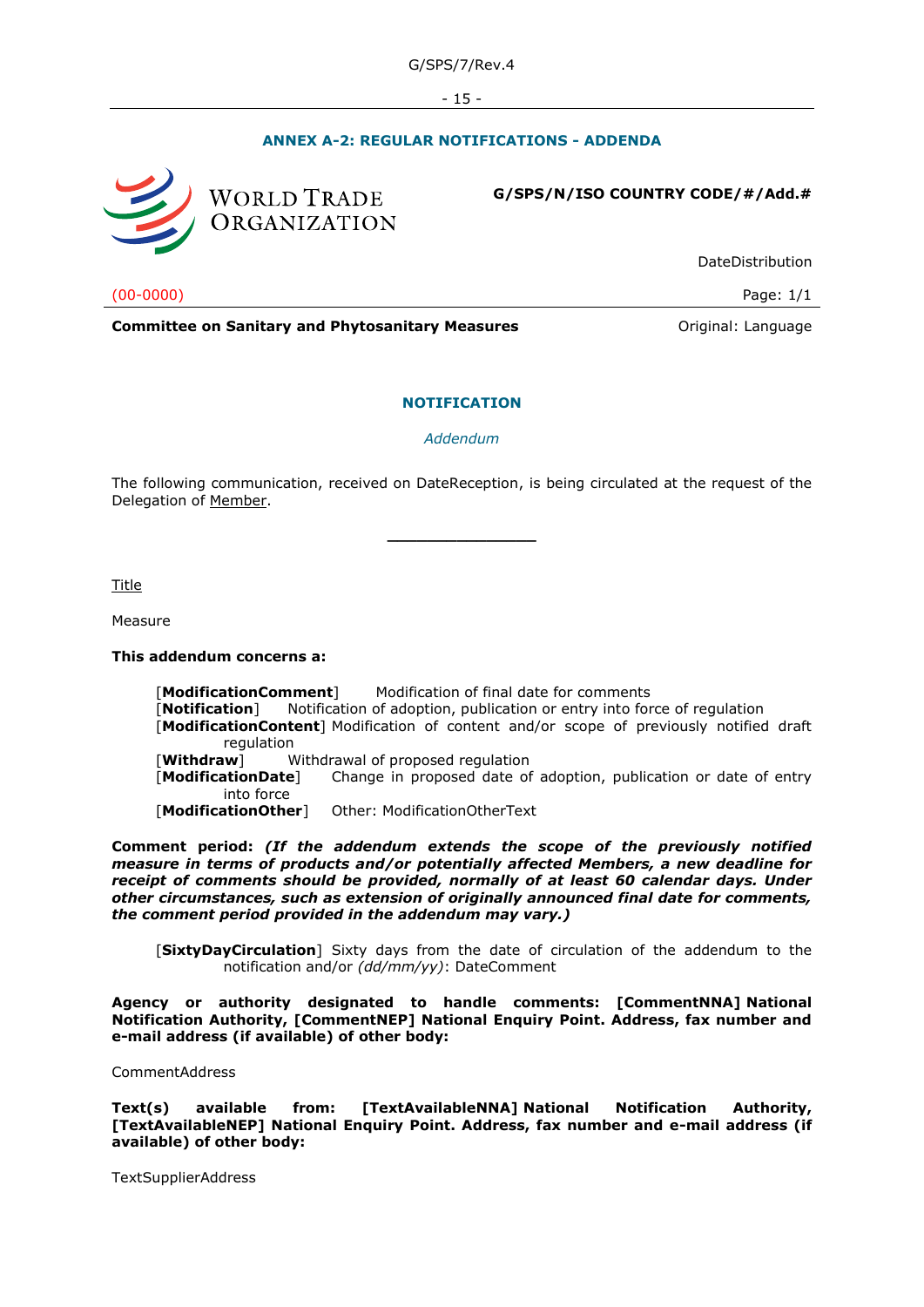- 16 -

# **ANNEX A-3: REGULAR NOTIFICATIONS - REVISIONS**



**G/SPS/N/ISO COUNTRY CODE/#/Rev.#**

DateDistribution

(00-0000) Page: 1/2

**Committee on Sanitary and Phytosanitary Measures Committee on Sanitary and Phytosanitary Measures Committee on Sanitary and Phytosanitary Measures** 

*Revision*

**NOTIFICATION**

| 1. | <b>Notifying Member: SPS1A</b>                                                                                                                                                                                                                        |
|----|-------------------------------------------------------------------------------------------------------------------------------------------------------------------------------------------------------------------------------------------------------|
|    | If applicable, name of local government involved: sps1b                                                                                                                                                                                               |
| 2. | Agency responsible: sps2a                                                                                                                                                                                                                             |
| 3. | Products covered (provide tariff item number(s) as specified in national<br>schedules deposited with the WTO; ICS numbers should be provided in addition,<br>where applicable): sps3a                                                                 |
| 4. | Regions or countries likely to be affected, to the extent relevant or practicable:                                                                                                                                                                    |
|    | All trading partners sps4bbis<br>[sps4b]                                                                                                                                                                                                              |
|    | [sps4abis] Specific regions or countries: sps4a                                                                                                                                                                                                       |
| 5. | Title of the notified document: sps5a. Language(s): sps5b. Number of pages: sps5c<br>sps5d                                                                                                                                                            |
| 6. | <b>Description of content: Sps6a</b>                                                                                                                                                                                                                  |
| 7. | rationale:<br>[sps7a] food<br>safety,<br>health,<br><b>Objective</b><br>and<br>[sps7b] animal<br>[sps7c] plant protection, [sps7d] protect humans from animal/plant pest or<br>disease, [sps7e] protect territory from other damage from pests. sps7f |
| 8. | Is there a relevant international standard? If so, identify the standard:                                                                                                                                                                             |
|    | Codex Alimentarius Commission (e.g. title or serial number of Codex<br>[sps8a]<br>standard or related text): sps8atext                                                                                                                                |
|    | World Organization for Animal Health (OIE) (e.g. Terrestrial or<br>$[$ sps $8b]$<br>Aquatic Animal Health Code, chapter number): sps8btext                                                                                                            |
|    | International Plant Protection Convention (e.g. ISPM number):<br>$[$ sps $8c]$<br>sps8ctext                                                                                                                                                           |
|    | [sps8d]<br><b>None</b>                                                                                                                                                                                                                                |
|    | Does this proposed regulation conform to the relevant international standard?                                                                                                                                                                         |
|    | [sps8ey] Yes [sps8en] No                                                                                                                                                                                                                              |
|    | If no, describe, whenever possible, how and why it deviates from the                                                                                                                                                                                  |
|    |                                                                                                                                                                                                                                                       |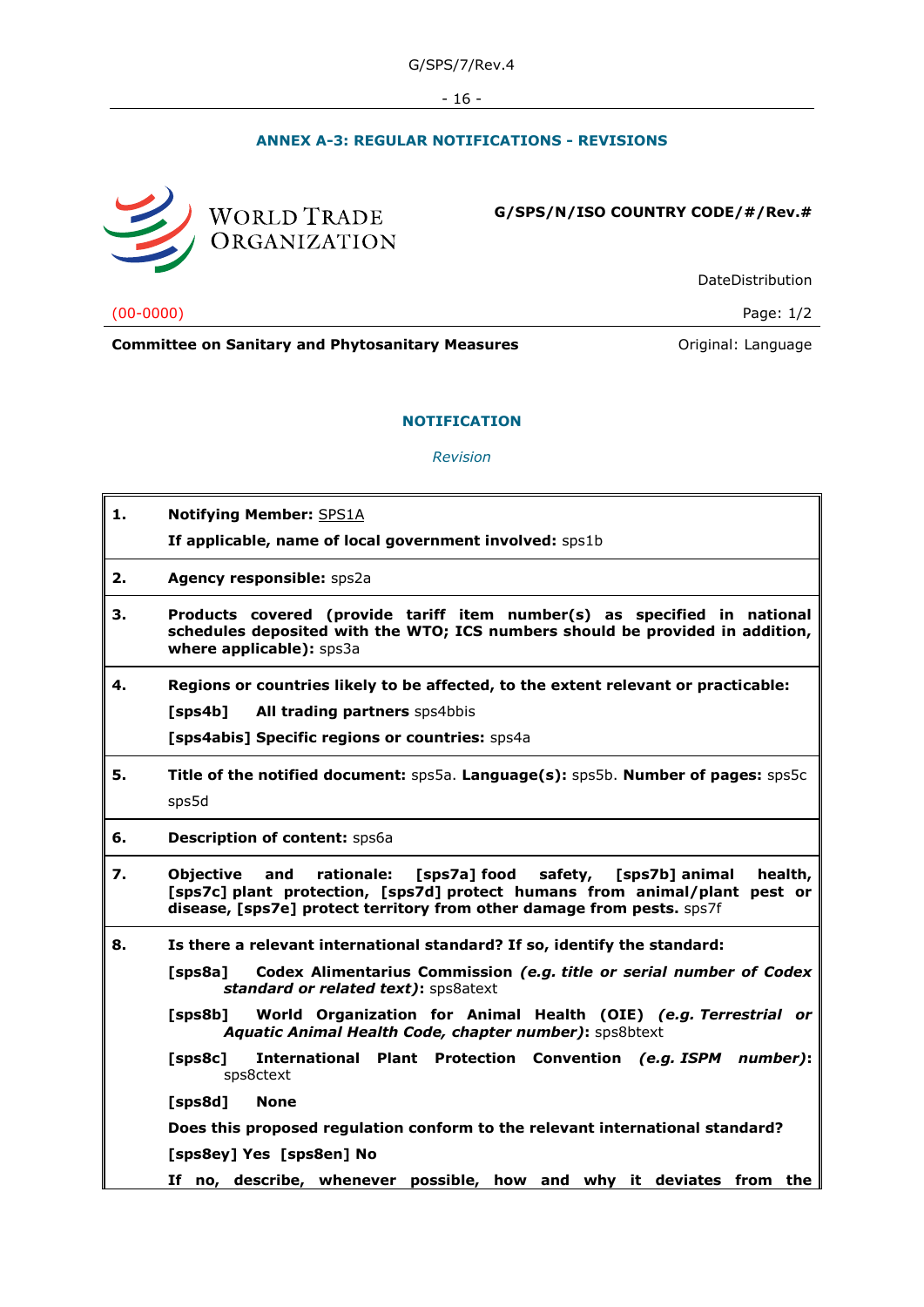- 17 -

**international standard:** sps8e

- **9. Other relevant documents and language(s) in which these are available:** sps9a sps9b
- **10. Proposed date of adoption** *(dd/mm/yy)***:** sps10a

**Proposed date of publication** *(dd/mm/yy)***:** sps10bisa

**11. Proposed date of entry into force: [sps11c] Six months from date of publication**, **and/or** *(dd/mm/yy)***:** sps11a

**[sps11e] Trade facilitating measure** sps11ebis

**12. Final date for comments: [sps12e] Sixty days from the date of circulation of the notification and/or** *(dd/mm/yy)***:** sps12a

**Agency or authority designated to handle comments: [sps12b] National Notification Authority, [sps12c] National Enquiry Point. Address, fax number and e-mail address (if available) of other body:** sps12d

**13. Text(s) available from: [sps13a] National Notification Authority, [sps13b] National Enquiry Point. Address, fax number and e-mail address (if available) of other body:** sps13c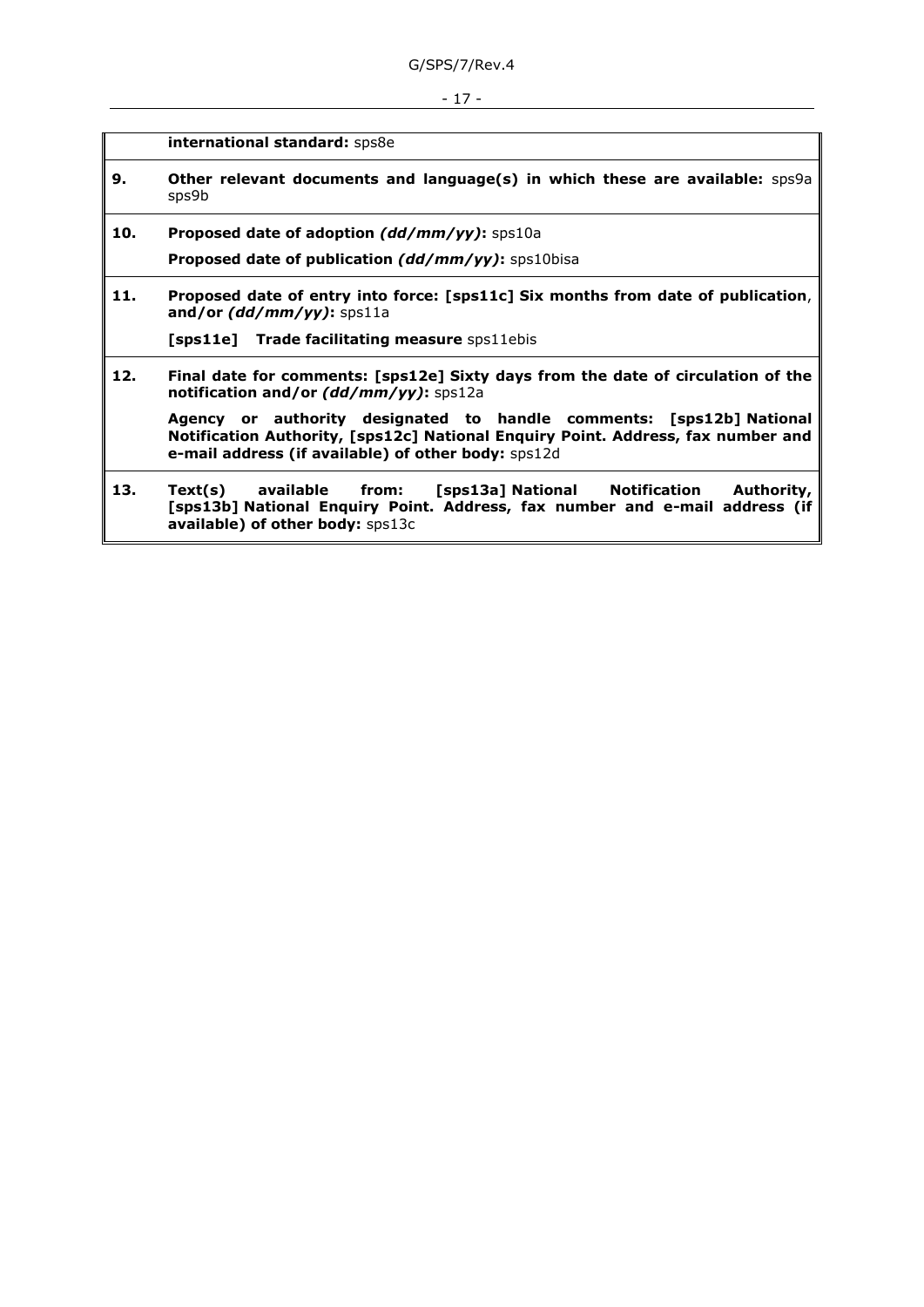- 18 -

# **ANNEX A-4: REGULAR NOTIFICATIONS - CORRIGENDA**



**G/SPS/N/ISO COUNTRY CODE/#/Corr.#**

DateDistribution

(00-0000) Page: 1/1

**Committee on Sanitary and Phytosanitary Measures Committee on Sanitary and Phytosanitary Measures Committee on Sanitary and Phytosanitary Measures** 

#### **NOTIFICATION**

*Corrigendum*

The following communication, received on DateReception, is being circulated at the request of the Delegation of Member.

**\_\_\_\_\_\_\_\_\_\_\_\_\_\_\_**

Title

Measure

**Text(s) available from: [TextAvailableNNA] National Notification Authority, [TextAvailableNEP] National Enquiry Point. Address, fax number and e-mail address (if available) of other body:**

TextSupplierAddress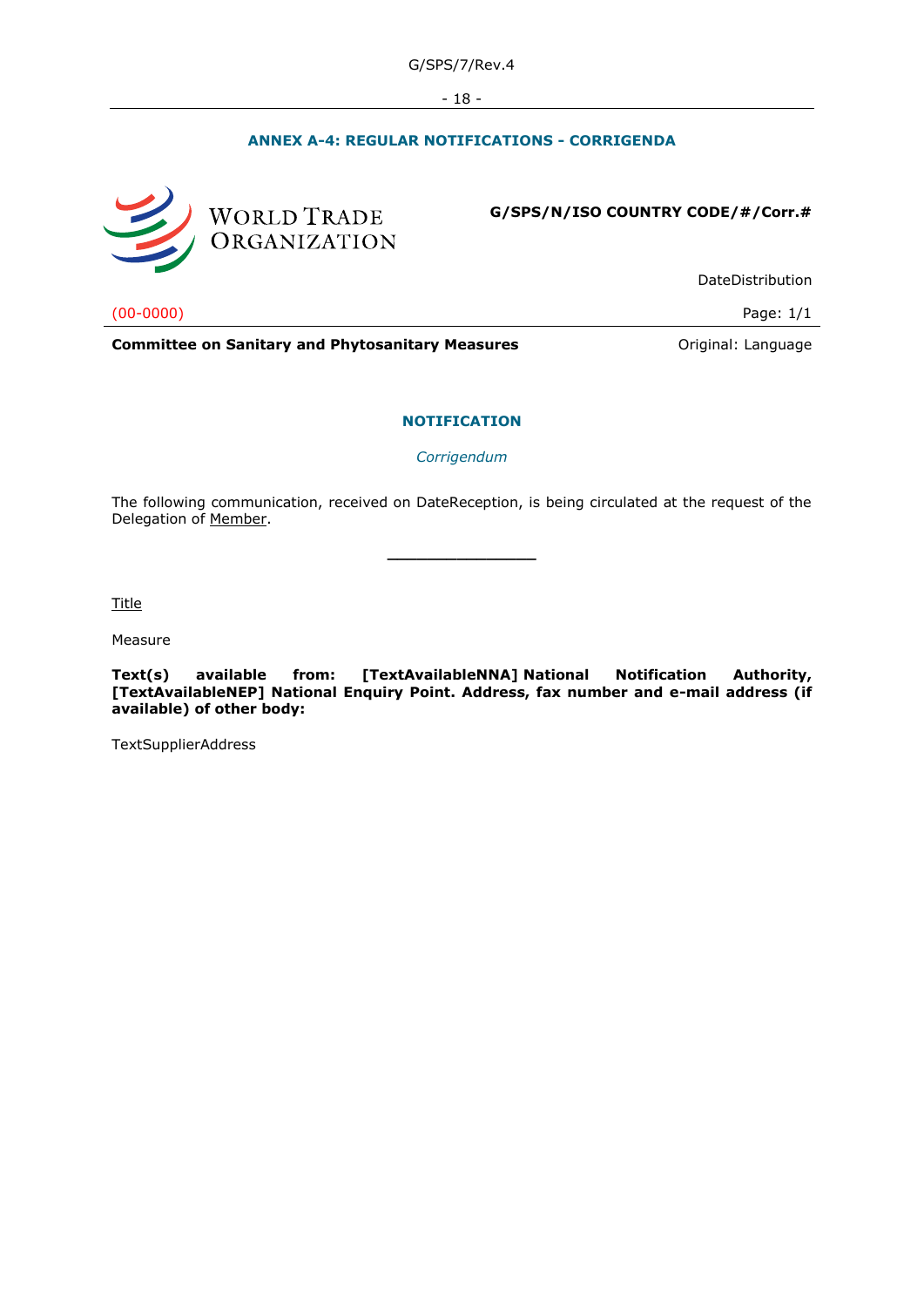- 19 -

#### **ANNEX A-5: REGULAR NOTIFICATIONS - SPECIAL AND DIFFERENTIAL TREATMENT**



WORLD TRADE ORGANIZATION

**G/SPS/N/ISO COUNTRY CODE/#/Add.#**

DateDistribution

(00-0000) Page: 1/1

**Committee on Sanitary and Phytosanitary Measures Committee on Sanitary and Phytosanitary Measures Committee Original:** Language

#### **NOTIFICATION**

*Addendum*

The following communication, received on DateReception, is being circulated at the request of the Delegation of Member.

**\_\_\_\_\_\_\_\_\_\_\_\_\_\_\_**

Title

#### Measure

#### *Special and Differential Treatment*

- (1) Name(s) of Member(s) that requested special and differential treatment: MembersRequested
- (2) Special and differential treatment provided [IsTreatmentProvided] Yes [IsTreatmentProvidedNo] No

Describe how such treatment was provided, including what form it took.

TreatmentProvided

(3) If special and differential treatment was not provided, indicate why it was not provided and whether technical assistance or any other solution was found to address the identified concern.

**OtherSolution** 

Text(s) available from: [TextAvailableNNA] National Notification Authority, [TextAvailableNEP] National Enquiry Point, or address, fax number and e-mail address (if available) of other body:

**TextSupplierAddress**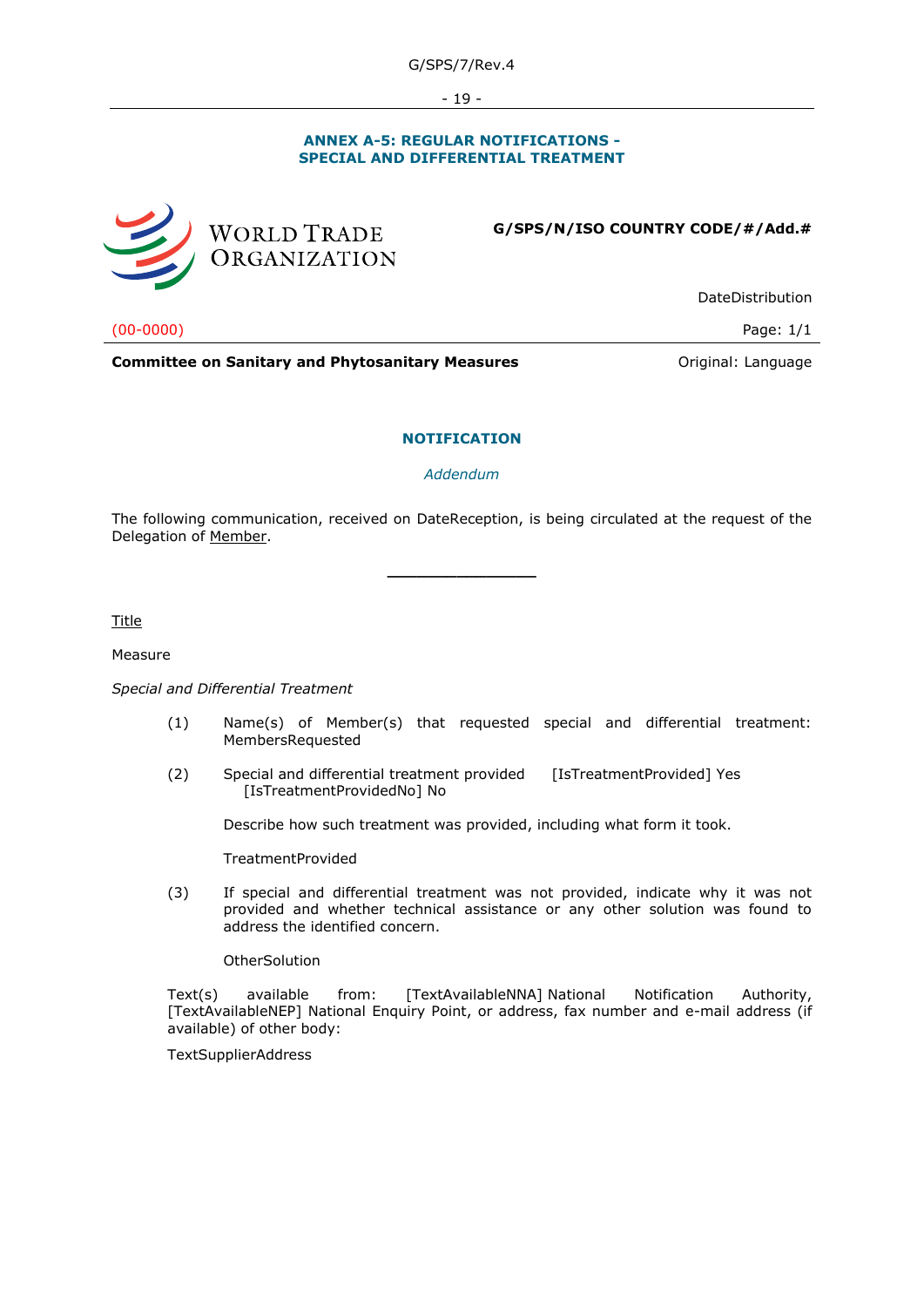- 20 -

### **ANNEX B-1: EMERGENCY NOTIFICATIONS**

#### COMPLETION OF FORMATS - EMERGENCY NOTIFICATIONS (ANNEX B, PARAGRAPH 6 OF THE SPS AGREEMENT)

Information contained in the notification form should be as complete as possible and no section should be left blank. Where necessary, "Not known." or "Not stated." should be indicated.

| <b>Item</b>                                                           | <b>Description</b>                                                                                                                                                                                                                                                                                                                                                                                                                                                                                                                                                                                                                                                                                                                                                                                                                                                                                                                                                        |
|-----------------------------------------------------------------------|---------------------------------------------------------------------------------------------------------------------------------------------------------------------------------------------------------------------------------------------------------------------------------------------------------------------------------------------------------------------------------------------------------------------------------------------------------------------------------------------------------------------------------------------------------------------------------------------------------------------------------------------------------------------------------------------------------------------------------------------------------------------------------------------------------------------------------------------------------------------------------------------------------------------------------------------------------------------------|
| 1. Member notifying                                                   | Government, including the competent authorities of the European Union,<br>which is making the notification.                                                                                                                                                                                                                                                                                                                                                                                                                                                                                                                                                                                                                                                                                                                                                                                                                                                               |
| 2. Agency responsible                                                 | Body elaborating a proposal for or promulgating a sanitary<br>or<br>phytosanitary regulation.                                                                                                                                                                                                                                                                                                                                                                                                                                                                                                                                                                                                                                                                                                                                                                                                                                                                             |
| 3. Products covered                                                   | Tariff item number(s) (normally HS, chapter or heading and number) as<br>contained in national schedules deposited with the WTO. ICS numbers<br>should be provided in addition, where applicable. A clear description is<br>important for an understanding of the notification by delegations and<br>translators. Abbreviations should be avoided.                                                                                                                                                                                                                                                                                                                                                                                                                                                                                                                                                                                                                        |
| 4. Regions or<br>countries likely to be<br>affected                   | The geographical regions or countries likely to be affected by the notified<br>regulation should be identified to the extent relevant or practicable.<br>Members are encouraged to be as specific as possible in identifying<br>regions or countries likely to be affected.                                                                                                                                                                                                                                                                                                                                                                                                                                                                                                                                                                                                                                                                                               |
| 5. Title, language and<br>number of pages of<br>the notified document | Title of the proposed or adopted (in the case of late submissions) sanitary<br>or phytosanitary regulation. Number of pages in the notified document.<br>Languages in which the notified document is available.<br>If a translation of the whole document or its summary exists, indicate this<br>here.<br>If a Member submits the text of the draft regulation or a summary or<br>translation thereof in PDF format along with the notification, the WTO<br>Secretariat will facilitate access to this text through a hyperlink in the<br>notification format.                                                                                                                                                                                                                                                                                                                                                                                                           |
| 6. Description of<br>content                                          | A summary of the proposed or adopted sanitary or phytosanitary<br>regulation clearly indicating its content and health protection objective.<br>The summary should be as complete and accurate as possible to allow the<br>full understanding of the proposed regulation. To the extent possible,<br>likely effects on trade should be described. Abbreviations should be<br>avoided. Where practicable it should also include an outline of the specific<br>sanitary measures the regulation will apply. The summary should enable<br>trading partners to determine whether the notified measure is likely to<br>have an impact on products they wish to export to the notifying Member.<br>When a regulation contains both SPS and TBT measures, it should be<br>notified according to both the SPS and TBT Agreements, preferably with<br>an indication of which parts of the regulation fall under the SPS<br>Agreement and which parts fall under the TBT Agreement. |
| 7. Objective and<br>rationale                                         | State whether objective is: protection of human health from food-borne<br>risks; or protection of human health from plant- or animal-carried<br>diseases; or protection of animal health from pests or diseases; or<br>protection of animal health from contaminated feed; or protection of plant<br>health from pests or diseases; or prevention of other damage from entry,<br>establishment or spread of pests.                                                                                                                                                                                                                                                                                                                                                                                                                                                                                                                                                        |
| 8. Nature of urgent<br>problem(s) and<br>reason for urgent<br>action  | Indication of the underlying reasons for resorting to emergency action,<br>e.g., incursion of pests associated with imports, outbreak of a disease in<br>supplying areas, etc.                                                                                                                                                                                                                                                                                                                                                                                                                                                                                                                                                                                                                                                                                                                                                                                            |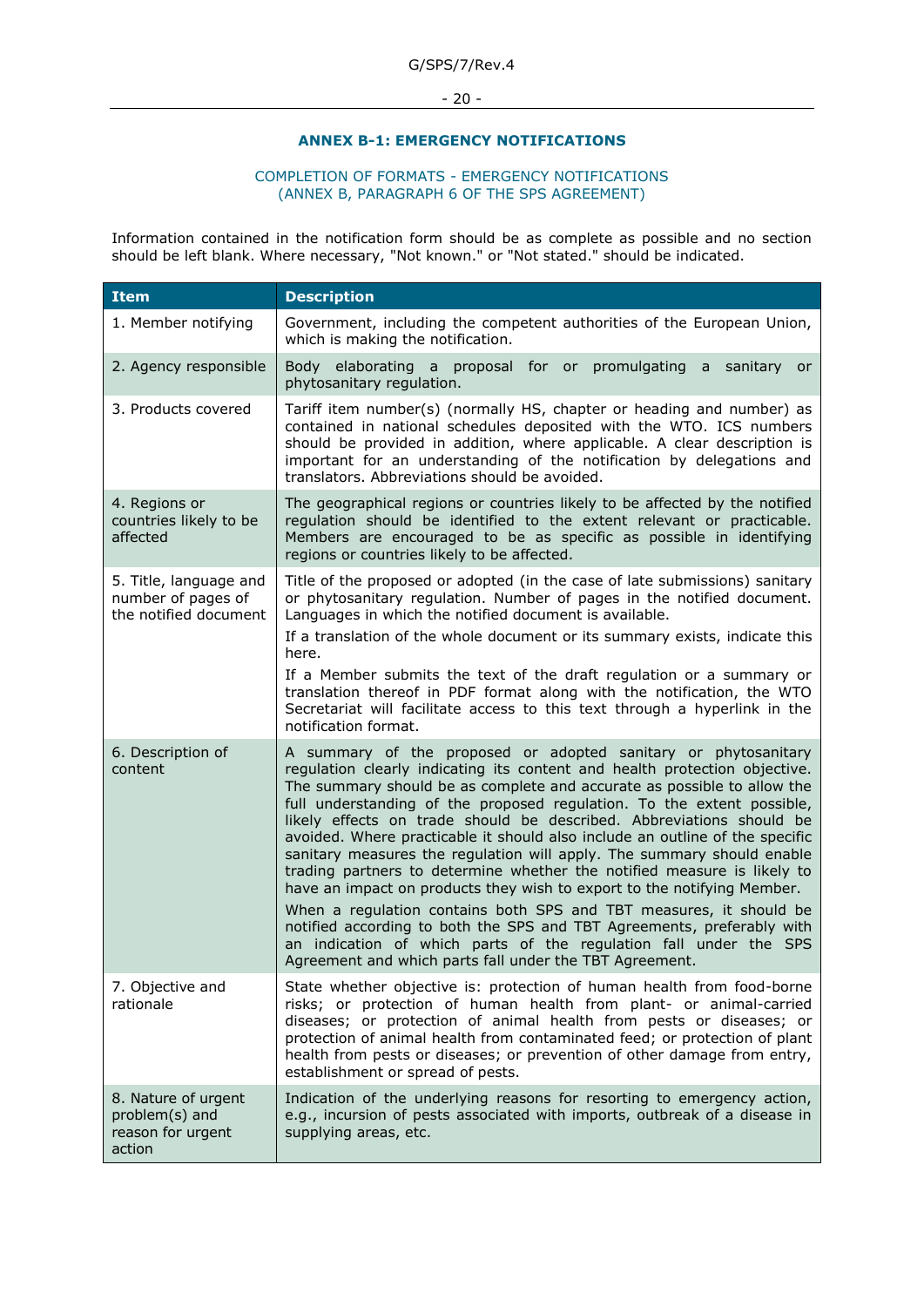# - 21 -

| <b>Item</b>                                                                        | <b>Description</b>                                                                                                                                                                                                                                                                                                                                                                                                                                                                                                                                                                                                                                                                                                                                                                                |
|------------------------------------------------------------------------------------|---------------------------------------------------------------------------------------------------------------------------------------------------------------------------------------------------------------------------------------------------------------------------------------------------------------------------------------------------------------------------------------------------------------------------------------------------------------------------------------------------------------------------------------------------------------------------------------------------------------------------------------------------------------------------------------------------------------------------------------------------------------------------------------------------|
| 9. Existence of<br>international<br>standard, guideline or<br>recommendation       | If a relevant international standard, guideline or recommendation exists,<br>put a cross in the box provided for the appropriate standard-setting<br>organization and give the appropriate reference of the existing standard,<br>guideline or recommendation, e.g., Codex standard number, ISPM<br>number, OIE Code chapter. Indicate whether the proposed regulation<br>conforms to the relevant international standard and if not, describe,<br>whenever possible, how and why the proposed regulation deviates from<br>the international standard, guideline or recommendation.<br>If no international standard, guideline or recommendation exists, put a<br>cross in the box "None".                                                                                                        |
| 10. Other relevant<br>documents and<br>language(s) in which<br>these are available | Documents referenced here are different from those listed in box 5.<br>Documents which should be referenced include:<br>(a) Measure(s) taken and basic regulation which was modified (with<br>specific reference number or other identification), and the language(s) in<br>which the notified documents and any summary of these are available;<br>(b) Publication in which regulation will appear.<br>If it is necessary to charge for documents supplied, the amount of the<br>charge should be indicated.<br>Provide the website address and hyperlink for these documents where<br>available.<br>If a Member submits texts of referenced documents in PDF format along<br>with the notification to the WTO Secretariat, hyperlinks to these texts will<br>be made available under this item. |
| 11. Date of entry into<br>force and period of<br>application                       | The date from which the requirements entered into force, and, if<br>applicable, the period of time during which they will apply. (For example:<br>immediate entry into force [date], duration of two months.)<br>Put a cross in the box if the proposed measure contributes to the<br>liberalization of trade.                                                                                                                                                                                                                                                                                                                                                                                                                                                                                    |
| 12. Agency or<br>authority handling<br>comments                                    | The agency or authority which has been designated to handle the<br>comments should be indicated. If this is the National Notification Authority<br>or the National Enquiry Point, put a cross in the box provided. If another<br>agency or authority has been designated, provide its name, address, fax<br>and e-mail address.                                                                                                                                                                                                                                                                                                                                                                                                                                                                   |
| 13. Texts available<br>from                                                        | If available from the National Notification Authority or National Enquiry<br>Point, put a cross in the respective box. If available from another body,<br>give its address, fax number and e-mail address. Such indications do not<br>in any way discharge the relevant National Enquiry Point of its<br>responsibilities under the provisions of Annex B, paragraphs 3 and 4 of<br>the SPS Agreement.<br>Provide the website address and specific hyperlink of the document<br>notified, if available.<br>If a Member submits the text of the draft regulation in PDF format along<br>with the notification, a hyperlink to this text will be made available under<br>this item.                                                                                                                 |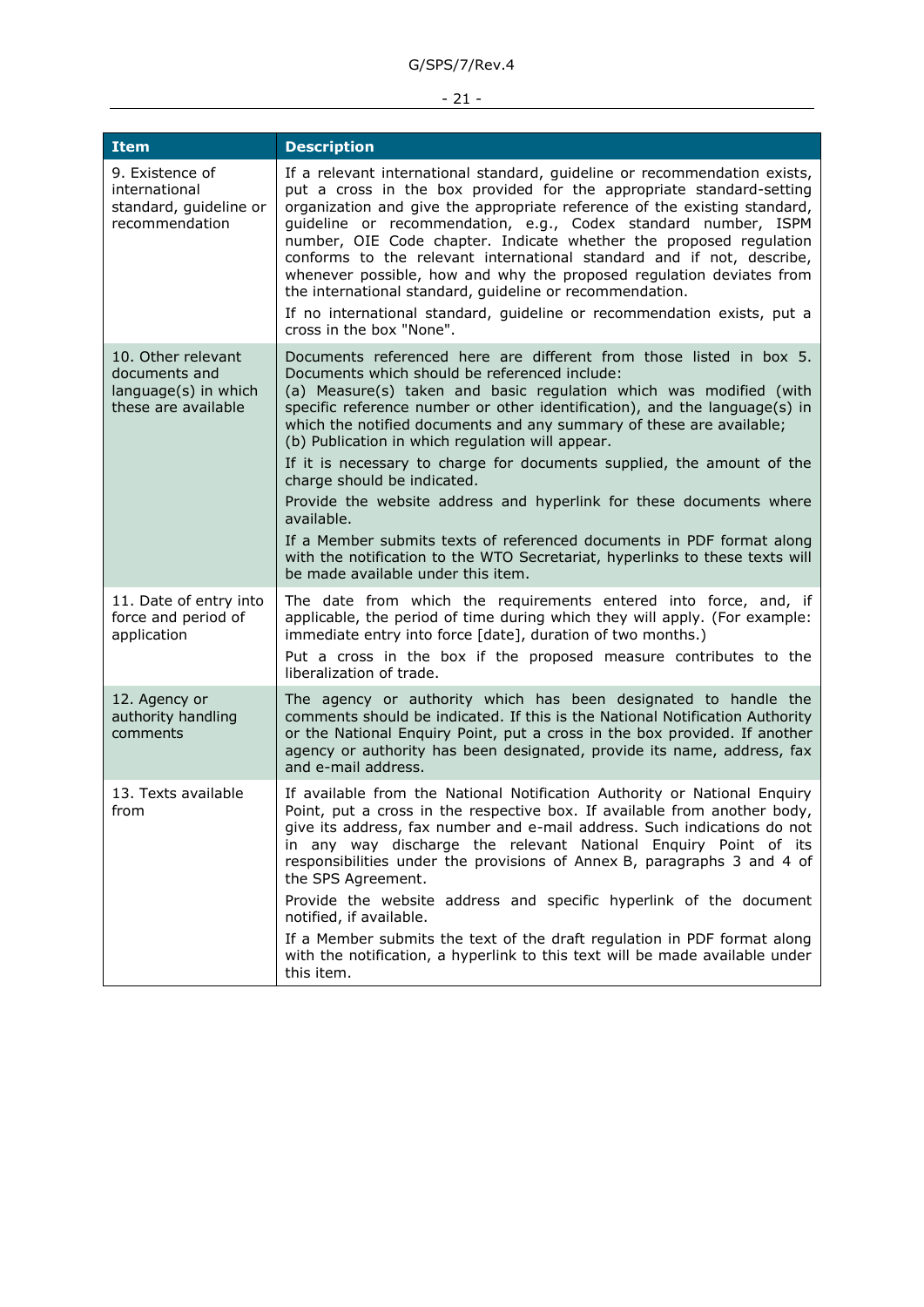- 22 -



**G/SPS/N/ISO COUNTRY CODE/#**

DateDistribution

(00-0000) Page: 1/2

# **Committee on Sanitary and Phytosanitary Measures Committee on Sanitary and Phytosanitary Measures Original: Language**

# **NOTIFICATION OF EMERGENCY MEASURES**

- **1. Notifying Member:** SPS1A
	- **If applicable, name of local government involved:** sps1b

**2. Agency responsible:** sps2a

- **3. Products covered (provide tariff item number(s) as specified in national schedules deposited with the WTO; ICS numbers should be provided in addition, where applicable):** sps3a
- **4. Regions or countries likely to be affected, to the extent relevant or practicable:**

**[sps4b] All trading partners** sps4bbis

**[sps4abis] Specific regions or countries:** sps4a

**5. Title of the notified document:** sps5a. **Language(s):** sps5b. **Number of pages:** sps5c sps5d

**6. Description of content:** sps6a

- **7. Objective and rationale: [sps7a] food safety, [sps7b] animal health, [sps7c] plant protection, [sps7d] protect humans from animal/plant pest or disease, [sps7e] protect territory from other damage from pests.** sps7f
- **8. Nature of the urgent problem(s) and reason for urgent action:** sps8a
- **9. Is there a relevant international standard? If so, identify the standard:** 
	- **[sps9a] Codex Alimentarius Commission** *(e.g. title or serial number of Codex standard or related text)***:** sps9atext
	- **[sps9b] World Organization for Animal Health (OIE)** *(e.g. Terrestrial or Aquatic Animal Health Code, chapter number)***:** sps9btext
	- **[sps9c] International Plant Protection Convention** *(e.g. ISPM number)***:** sps9ctext

**[sps9d] None**

**Does this proposed regulation conform to the relevant international standard?**

**[sps9ey] Yes [sps9en] No**

**If no, describe, whenever possible, how and why it deviates from the international standard:** sps9e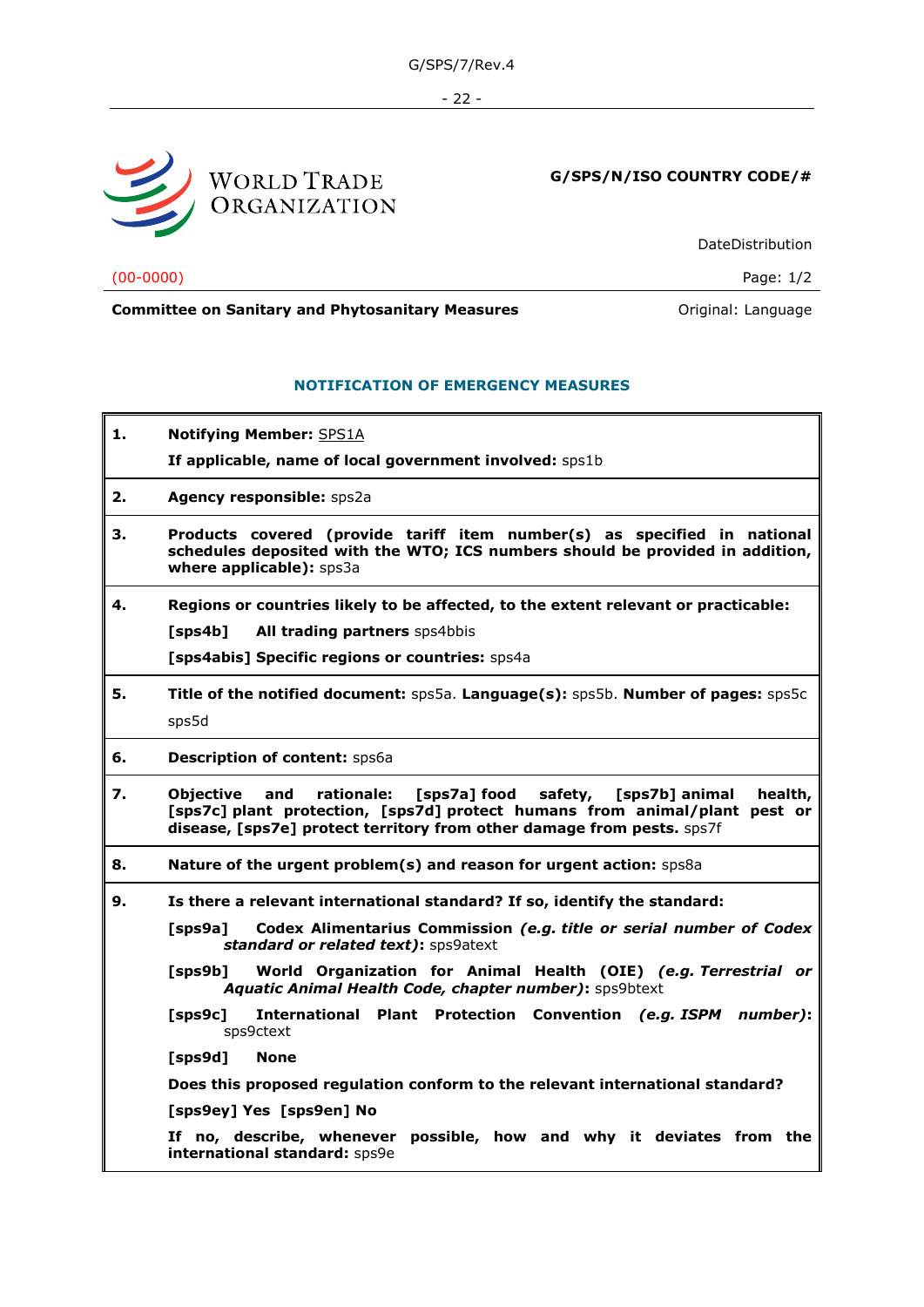### - 23 -

- **10. Other relevant documents and language(s) in which these are available:** sps10a sps10b
- **11. Date of entry into force (***dd/mm/yy***)/period of application (as applicable):** sps11a sps11c sps11cbis sps11d

**[sps11e] Trade facilitating measure** sps11ebis

- **12. Agency or authority designated to handle comments: [sps12a] National Notification Authority, [sps12b] National Enquiry Point. Address, fax number and e-mail address (if available) of other body:** sps12c
- **13. Text(s) available from: [sps13a] National Notification Authority, [sps13b] National Enquiry Point. Address, fax number and e-mail address (if available) of other body:** sps13c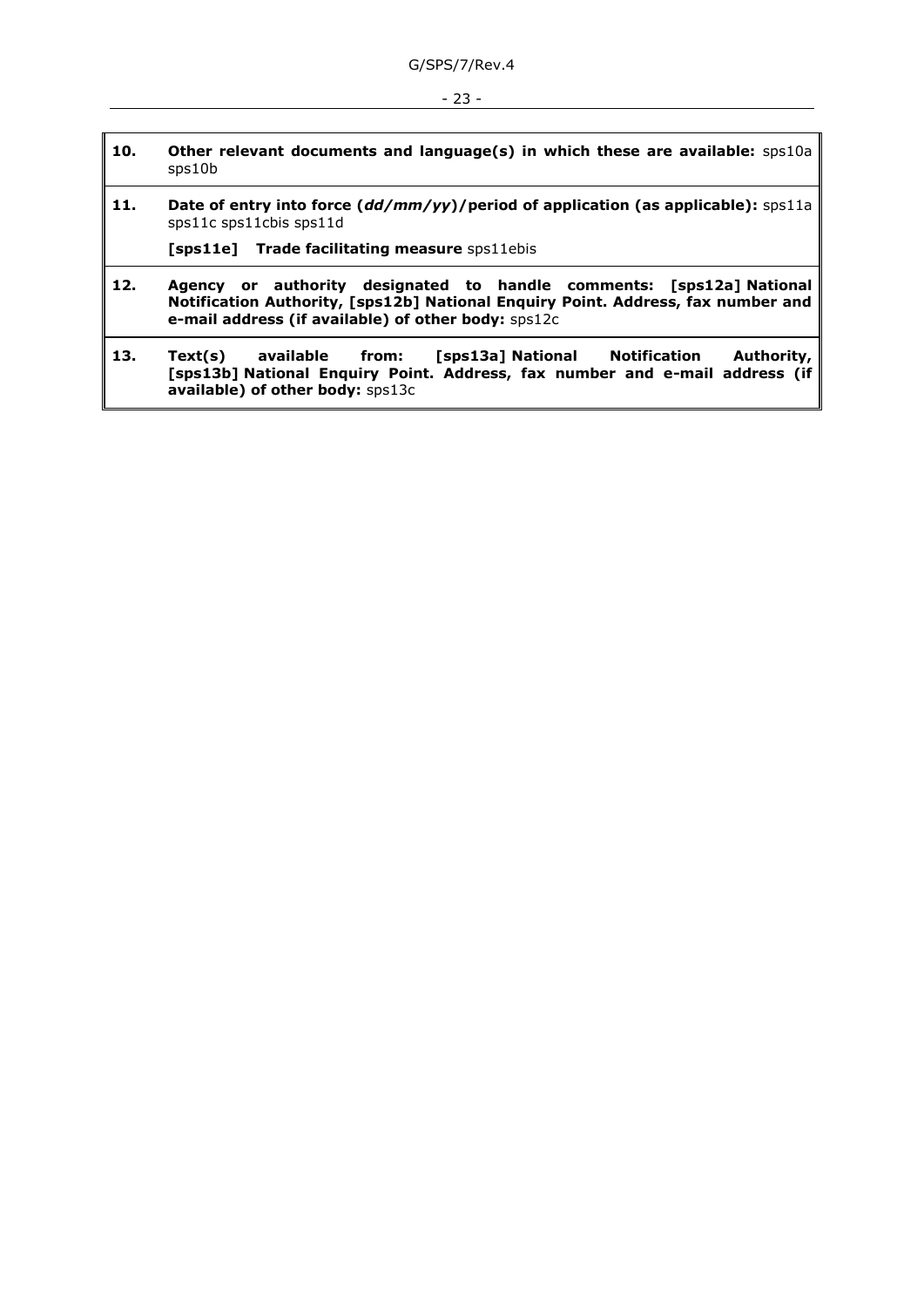- 24 -

# **ANNEX B-2: EMERGENCY NOTIFICATIONS - ADDENDA**



**G/SPS/N/ISO COUNTRY CODE/#/Add.#**

DateDistribution

(00-0000) Page: 1/1

**Committee on Sanitary and Phytosanitary Measures Committee on Sanitary and Phytosanitary Measures Committee And American** 

#### **NOTIFICATION OF EMERGENCY MEASURES**

*Addendum*

The following communication, received on DateReception, is being circulated at the request of the Delegation of Member.

**\_\_\_\_\_\_\_\_\_\_\_\_\_\_\_**

Title

Measure

#### **This addendum concerns a:**

[**ModificationComment**] Modification of final date for comments [**ModificationContent**] Modification of content and/or scope of previously notified regulation [**Withdraw**] Withdrawal of regulation [**ModificationDate**] Change in period of application of measure [**ModificationOther**] Other: ModificationOtherText

**Agency or authority designated to handle comments: [CommentNNA] National Notification Authority, [CommentNEP] National Enquiry Point. Address, fax number and e-mail address (if available) of other body:**

CommentAddress

**Text(s) available from: [TextAvailableNNA] National Notification Authority, [TextAvailableNEP] National Enquiry Point. Address, fax number and e-mail address (if available) of other body:**

TextSupplierAddress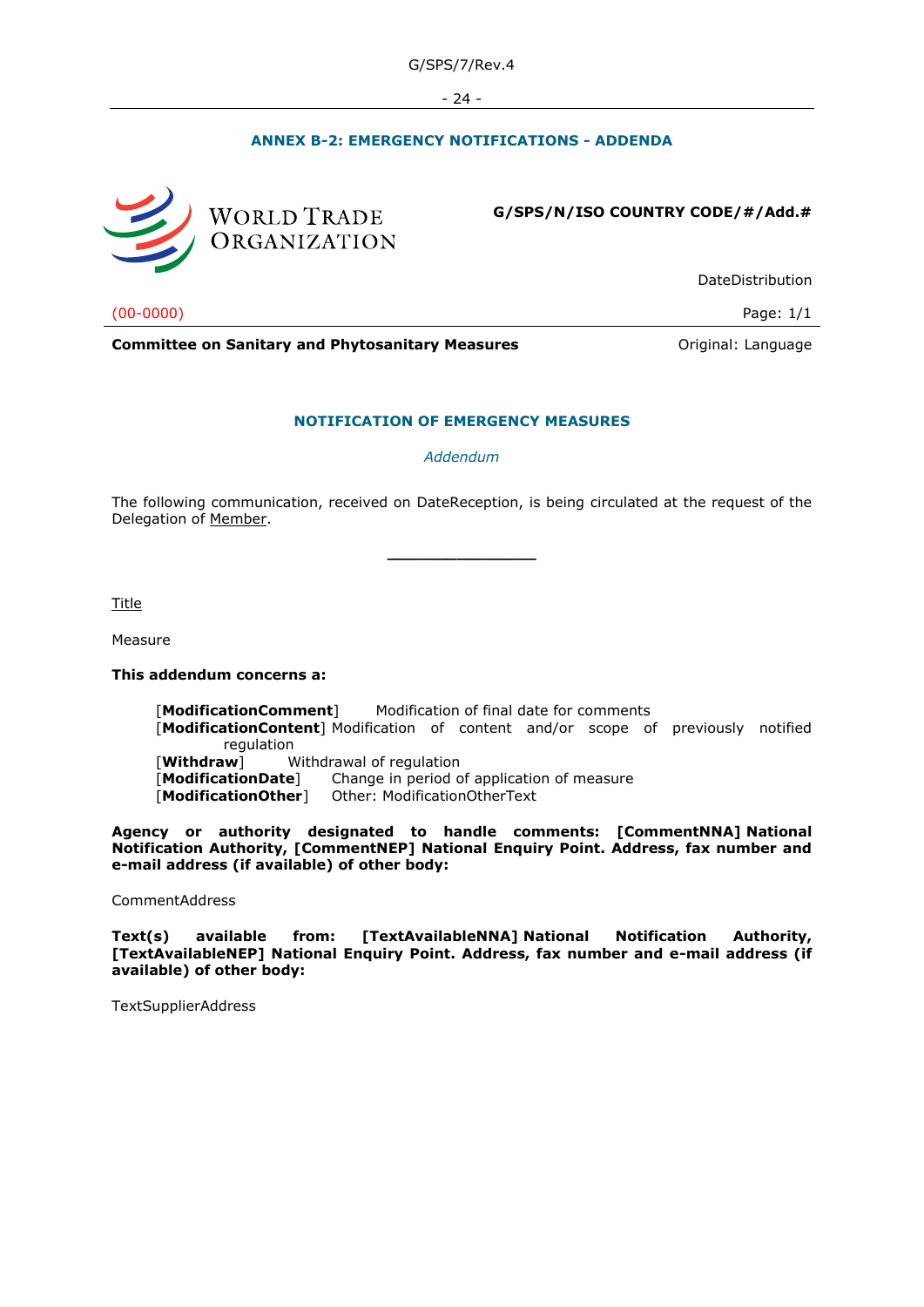- 25 -

# **ANNEX B-3: EMERGENCY NOTIFICATIONS – REVISIONS**



**G/SPS/N/ISO COUNTRY CODE/#/Rev.#**

DateDistribution

(00-0000) Page: 1/2

**Committee on Sanitary and Phytosanitary Measures Committee on Sanitary and Phytosanitary Measures Committee on Sanitary and Phytosanitary Measures** 

# **NOTIFICATION OF EMERGENCY MEASURES**

*Revision*

| 1.<br><b>Notifying Member: SPS1A</b><br>If applicable, name of local government involved: sps1b<br>Agency responsible: sps2a<br>2.<br>З.<br>Products covered (provide tariff item number(s) as specified in national<br>schedules deposited with the WTO; ICS numbers should be provided in addition,<br>where applicable): sps3a<br>4.<br>Regions or countries likely to be affected, to the extent relevant or practicable:<br>All trading partners sps4bbis<br>[sps4b]<br>[sps4abis] Specific regions or countries: sps4a<br>5.<br>Title of the notified document: sps5a. Language(s): sps5b. Number of pages: sps5c<br>sps5d<br>6.<br><b>Description of content: Sps6a</b><br>7.<br><b>Objective</b><br>and<br>rationale:<br>[sps7a] food<br>safety,<br>[sps7b] animal<br>health,<br>[sps7c] plant protection, [sps7d] protect humans from animal/plant pest or<br>disease, [sps7e] protect territory from other damage from pests. sps7f<br>Nature of the urgent problem(s) and reason for urgent action: Sps8a<br>8.<br>Is there a relevant international standard? If so, identify the standard:<br>9.<br>Codex Alimentarius Commission (e.g. title or serial number of Codex<br>$[$ sps $9a]$<br>standard or related text): sps9atext<br>$[$ sps $9b]$<br>World Organization for Animal Health (OIE) (e.g. Terrestrial or<br>Aquatic Animal Health Code, chapter number): sps9btext<br>$[$ sps $9c]$<br><b>International</b><br>Plant Protection Convention (e.g. ISPM<br>number):<br>sps9ctext<br>[sps9d]<br><b>None</b> |  |
|-----------------------------------------------------------------------------------------------------------------------------------------------------------------------------------------------------------------------------------------------------------------------------------------------------------------------------------------------------------------------------------------------------------------------------------------------------------------------------------------------------------------------------------------------------------------------------------------------------------------------------------------------------------------------------------------------------------------------------------------------------------------------------------------------------------------------------------------------------------------------------------------------------------------------------------------------------------------------------------------------------------------------------------------------------------------------------------------------------------------------------------------------------------------------------------------------------------------------------------------------------------------------------------------------------------------------------------------------------------------------------------------------------------------------------------------------------------------------------------------------------------------------------------|--|
|                                                                                                                                                                                                                                                                                                                                                                                                                                                                                                                                                                                                                                                                                                                                                                                                                                                                                                                                                                                                                                                                                                                                                                                                                                                                                                                                                                                                                                                                                                                                   |  |
|                                                                                                                                                                                                                                                                                                                                                                                                                                                                                                                                                                                                                                                                                                                                                                                                                                                                                                                                                                                                                                                                                                                                                                                                                                                                                                                                                                                                                                                                                                                                   |  |
|                                                                                                                                                                                                                                                                                                                                                                                                                                                                                                                                                                                                                                                                                                                                                                                                                                                                                                                                                                                                                                                                                                                                                                                                                                                                                                                                                                                                                                                                                                                                   |  |
|                                                                                                                                                                                                                                                                                                                                                                                                                                                                                                                                                                                                                                                                                                                                                                                                                                                                                                                                                                                                                                                                                                                                                                                                                                                                                                                                                                                                                                                                                                                                   |  |
|                                                                                                                                                                                                                                                                                                                                                                                                                                                                                                                                                                                                                                                                                                                                                                                                                                                                                                                                                                                                                                                                                                                                                                                                                                                                                                                                                                                                                                                                                                                                   |  |
|                                                                                                                                                                                                                                                                                                                                                                                                                                                                                                                                                                                                                                                                                                                                                                                                                                                                                                                                                                                                                                                                                                                                                                                                                                                                                                                                                                                                                                                                                                                                   |  |
|                                                                                                                                                                                                                                                                                                                                                                                                                                                                                                                                                                                                                                                                                                                                                                                                                                                                                                                                                                                                                                                                                                                                                                                                                                                                                                                                                                                                                                                                                                                                   |  |
|                                                                                                                                                                                                                                                                                                                                                                                                                                                                                                                                                                                                                                                                                                                                                                                                                                                                                                                                                                                                                                                                                                                                                                                                                                                                                                                                                                                                                                                                                                                                   |  |
|                                                                                                                                                                                                                                                                                                                                                                                                                                                                                                                                                                                                                                                                                                                                                                                                                                                                                                                                                                                                                                                                                                                                                                                                                                                                                                                                                                                                                                                                                                                                   |  |
|                                                                                                                                                                                                                                                                                                                                                                                                                                                                                                                                                                                                                                                                                                                                                                                                                                                                                                                                                                                                                                                                                                                                                                                                                                                                                                                                                                                                                                                                                                                                   |  |
|                                                                                                                                                                                                                                                                                                                                                                                                                                                                                                                                                                                                                                                                                                                                                                                                                                                                                                                                                                                                                                                                                                                                                                                                                                                                                                                                                                                                                                                                                                                                   |  |
|                                                                                                                                                                                                                                                                                                                                                                                                                                                                                                                                                                                                                                                                                                                                                                                                                                                                                                                                                                                                                                                                                                                                                                                                                                                                                                                                                                                                                                                                                                                                   |  |
|                                                                                                                                                                                                                                                                                                                                                                                                                                                                                                                                                                                                                                                                                                                                                                                                                                                                                                                                                                                                                                                                                                                                                                                                                                                                                                                                                                                                                                                                                                                                   |  |
|                                                                                                                                                                                                                                                                                                                                                                                                                                                                                                                                                                                                                                                                                                                                                                                                                                                                                                                                                                                                                                                                                                                                                                                                                                                                                                                                                                                                                                                                                                                                   |  |
|                                                                                                                                                                                                                                                                                                                                                                                                                                                                                                                                                                                                                                                                                                                                                                                                                                                                                                                                                                                                                                                                                                                                                                                                                                                                                                                                                                                                                                                                                                                                   |  |
|                                                                                                                                                                                                                                                                                                                                                                                                                                                                                                                                                                                                                                                                                                                                                                                                                                                                                                                                                                                                                                                                                                                                                                                                                                                                                                                                                                                                                                                                                                                                   |  |
| Does this proposed regulation conform to the relevant international standard?                                                                                                                                                                                                                                                                                                                                                                                                                                                                                                                                                                                                                                                                                                                                                                                                                                                                                                                                                                                                                                                                                                                                                                                                                                                                                                                                                                                                                                                     |  |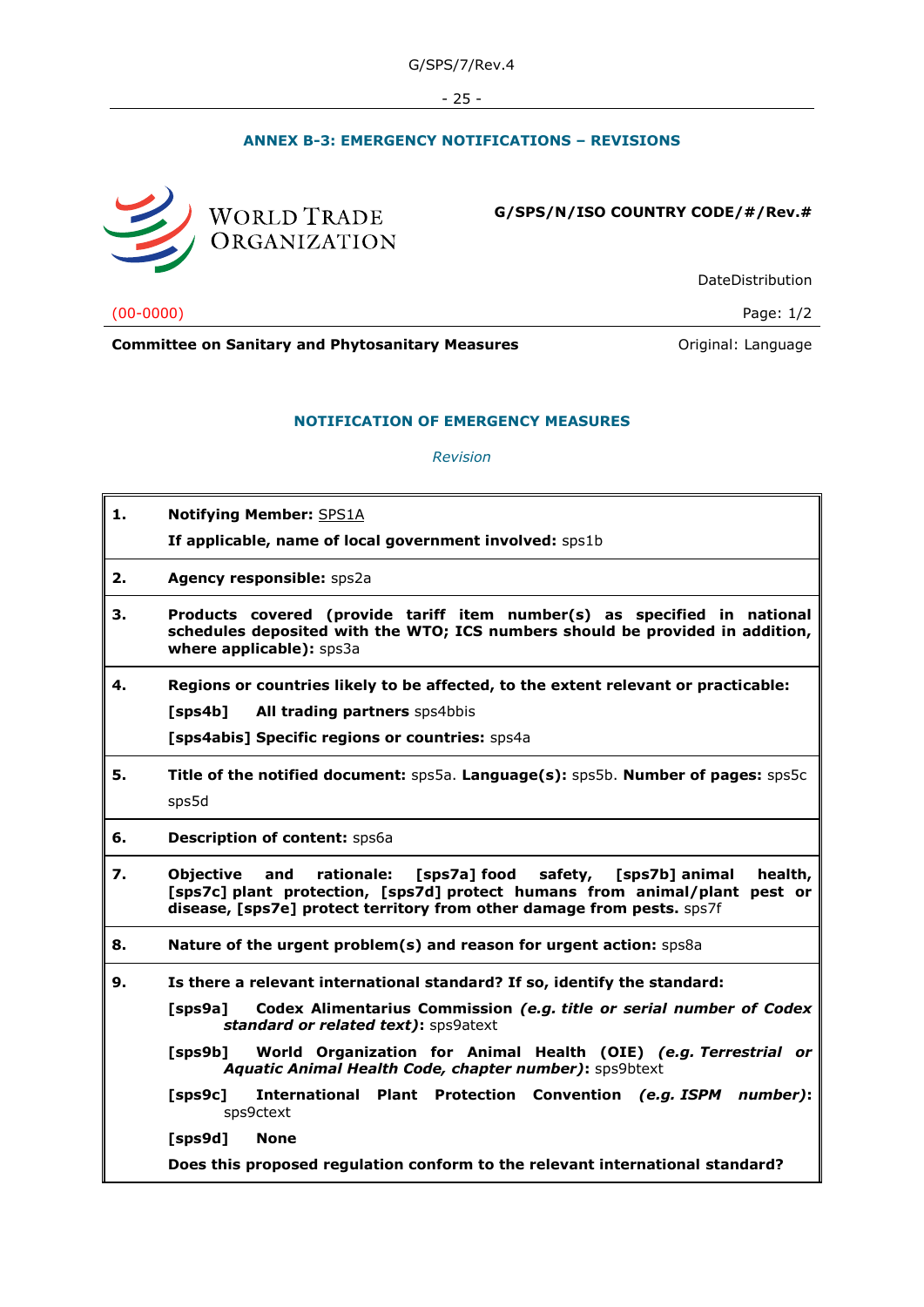#### - 26 -

**[sps9ey] Yes [sps9en] No**

**If no, describe, whenever possible, how and why it deviates from the international standard:** sps9e

- **10. Other relevant documents and language(s) in which these are available:** sps10a sps10b
- **11. Date of entry into force (***dd/mm/yy***)/period of application (as applicable):** sps11a sps11c sps11cbis sps11d

**[sps11e] Trade facilitating measure** sps11ebis

- **12. Agency or authority designated to handle comments: [sps12a] National Notification Authority, [sps12b] National Enquiry Point. Address, fax number and e-mail address (if available) of other body:** sps12c
- **13. Text(s) available from: [sps13a] National Notification Authority, [sps13b] National Enquiry Point. Address, fax number and e-mail address (if available) of other body:** sps13c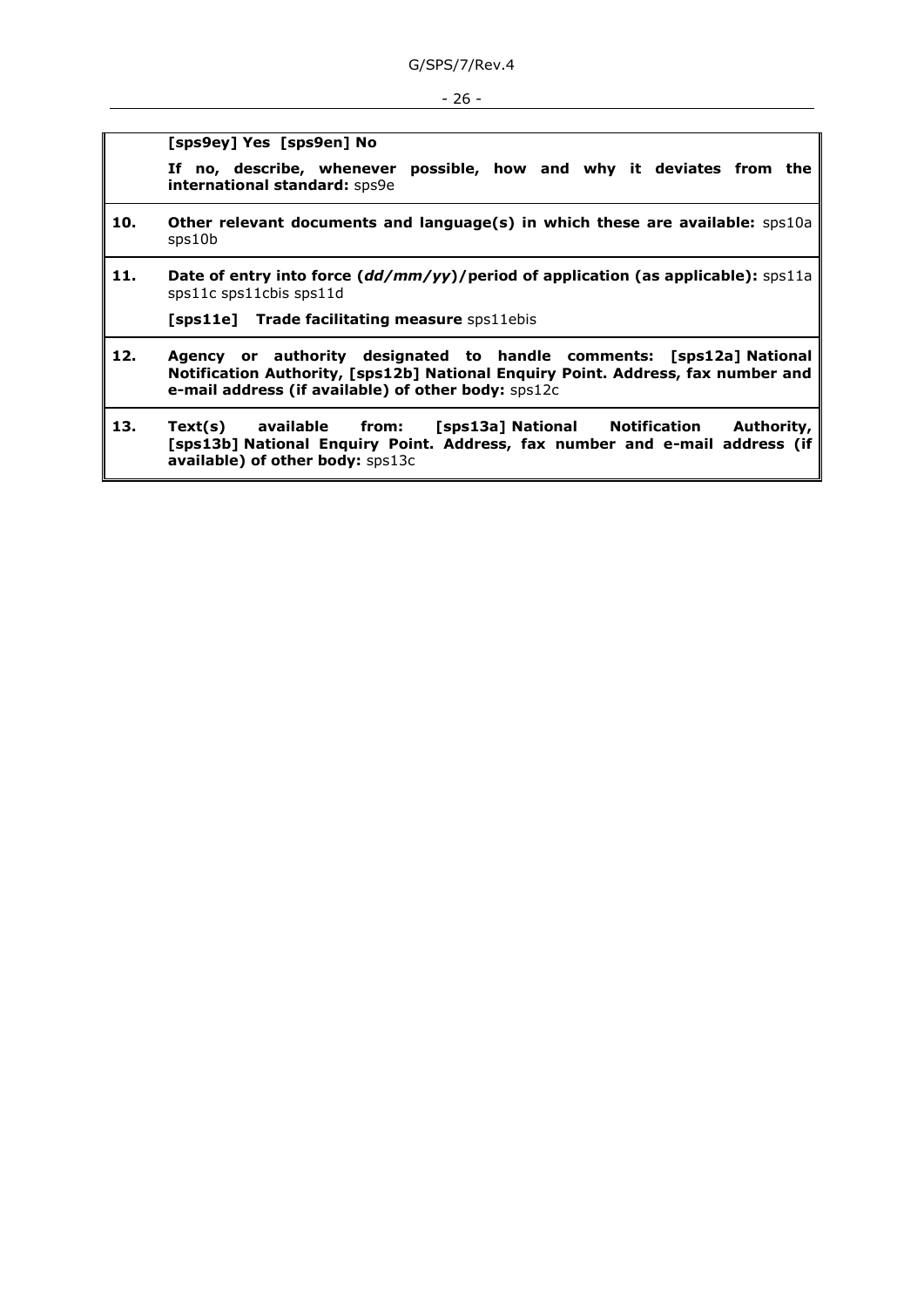- 27 -

# **ANNEX B-4: EMERGENCY NOTIFICATIONS – CORRIGENDA**



**G/SPS/N/ISO COUNTRY CODE/#/Corr.#**

DateDistribution

(00-0000) Page: 1/1

**Committee on Sanitary and Phytosanitary Measures Committee on Sanitary and Phytosanitary Measures Committee on Sanitary and Phytosanitary Measures** 

#### **NOTIFICATION OF EMERGENCY MEASURES**

*Corrigendum*

The following communication, received on DateReception, is being circulated at the request of the Delegation of Member.

**\_\_\_\_\_\_\_\_\_\_\_\_\_\_\_**

Title

Measure

**Text(s) available from: [TextAvailableNNA] National Notification Authority, [TextAvailableNEP] National Enquiry Point. Address, fax number and e-mail address (if available) of other body:**

TextSupplierAddress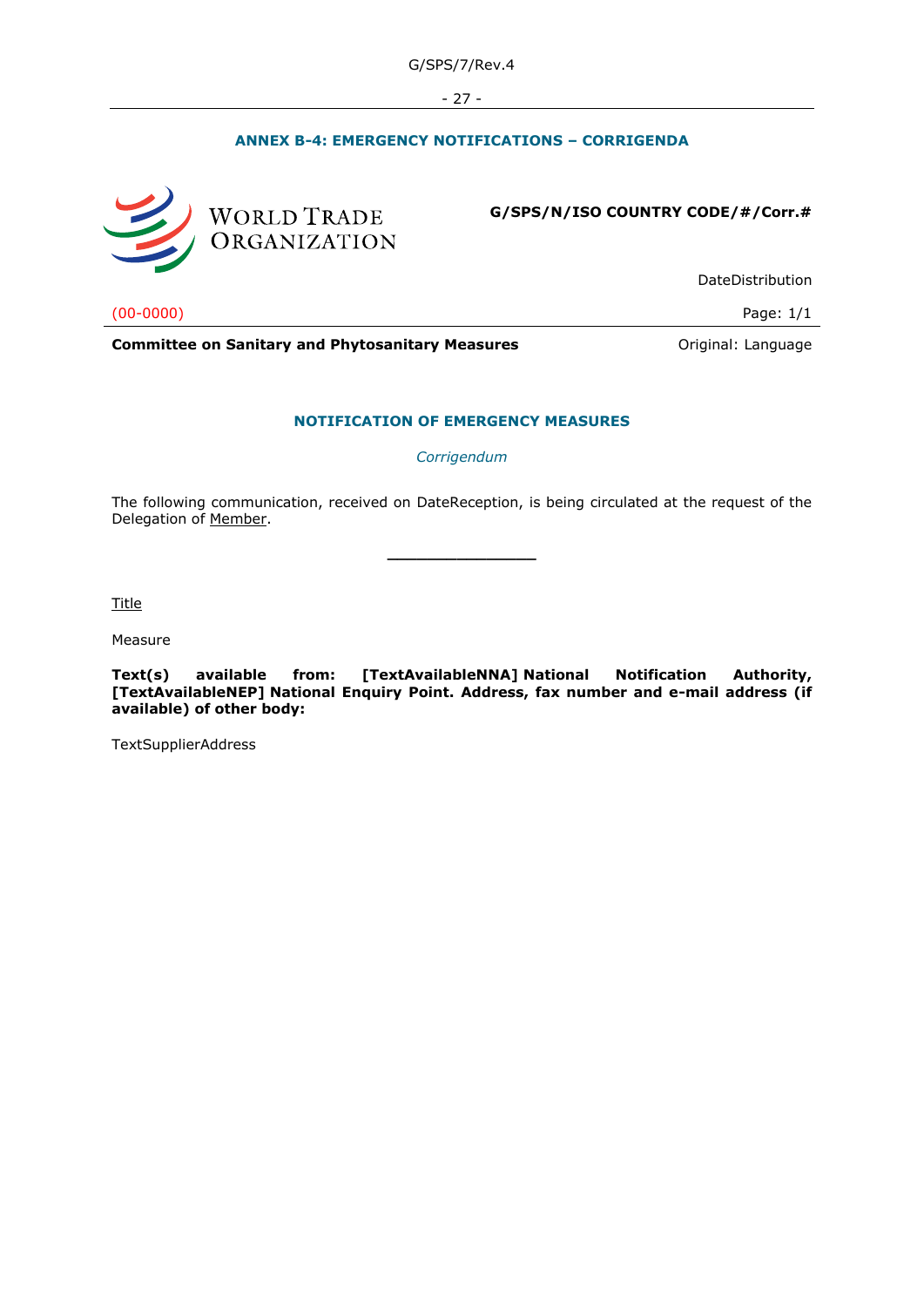# **ANNEX C: FACILITY TO ACCESS FULL TEXTS OF NOTIFIED REGULATIONS**

# ATTACHMENTS SUBMITTED TOGETHER WITH WTO SPS NOTIFICATIONS

#### *Guidelines*

### **1 GENERAL**

- (a) An "attachment" is a draft regulatory text or a translation or a summary thereof referred to in a WTO SPS notification.
- (b) An attachment will not be considered as a WTO document.
- (c) The Secretariat cannot be held responsible for the content of attachments.

#### **2 PROVISION OF ATTACHMENTS TO THE WTO**

- (a) Attachments should be provided electronically to the Central Registry of Notifications [\(crn@wto.org\)](mailto:crn@wto.org), in conjunction with the corresponding WTO SPS notification.
- (b) Attachments will not be scanned by the WTO Secretariat if submitted in hard copy.
- (c) Attachments should be provided in PDF format only. Notifications should continue to be submitted in Word.
- (d) Individual attachments should not exceed 4MB in size; multiple attachments may be provided.

#### **3 STORAGE OF ATTACHMENTS**

- (a) Attachments will be stored on a WTO central server.
- (b) Attachments stored on the WTO central server will be viewable online by clicking on the hyperlink in the notification form.
- (c) Attachments can also be downloaded directly by the user.
- (d) Attachments will not be circulated in hard copy form.

## **4 LANGUAGE OF ATTACHMENTS**

- (a) Attachments may be provided in their original language.
- (b) If available, Members may also provide translations.
- (c) Attachments will not be translated by the Secretariat.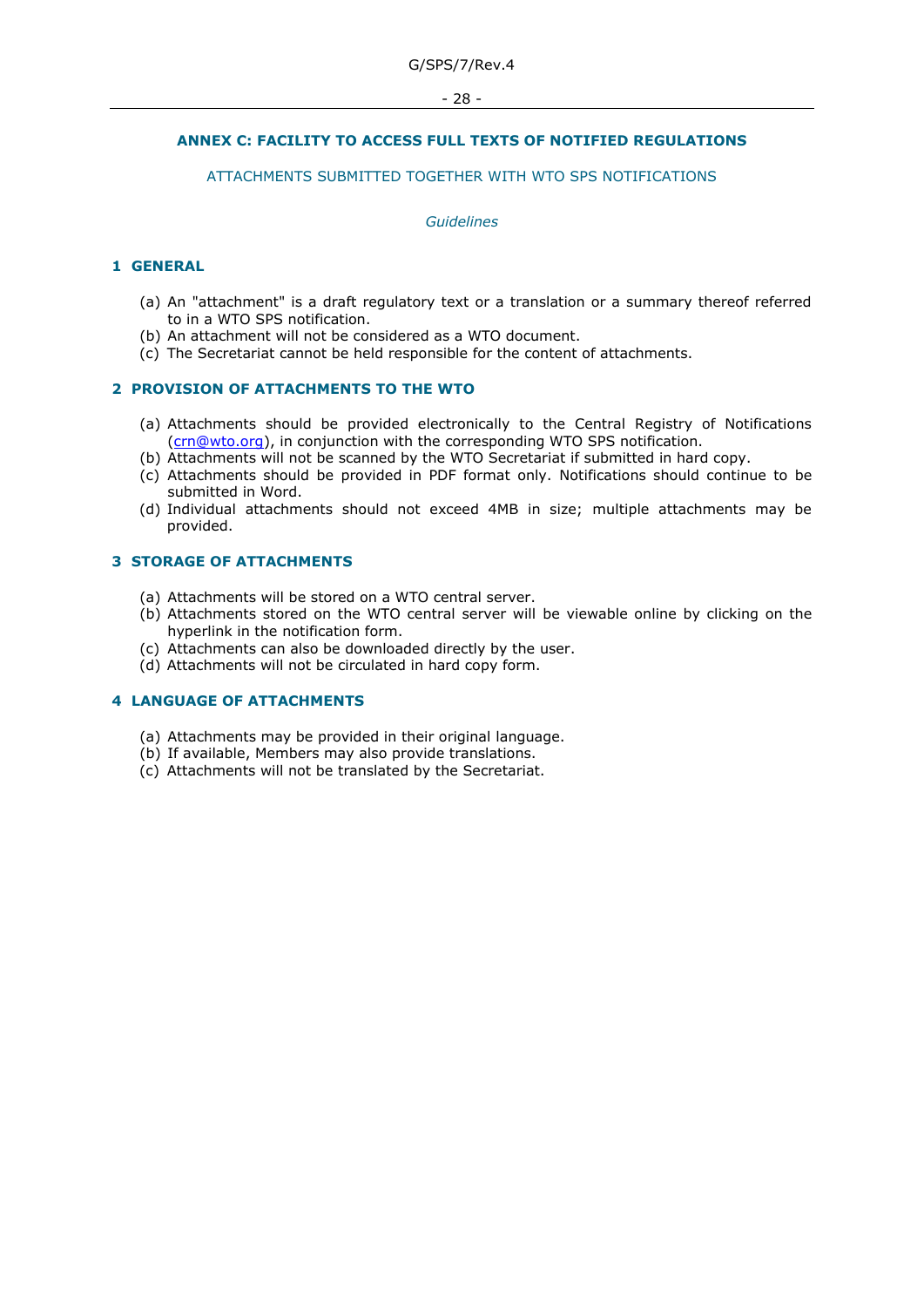- 29 -

# **ANNEX D: AVAILABILITY OF UNOFFICIAL TRANSLATIONS**



**WORLD TRADE ORGANIZATION** ORGANISATION MONDIALE DU COMMERCE ORGANIZACIÓN MUNDIAL DEL COMERCIO

**G/SPS/N/ISO COUNTRY CODE/#/Suppl.#**

DateDistribution

(00-0000) Page: 1/1

**Committee on Sanitary and Phytosanitary Measures**

#### **AVAILABILITY OF TRANSLATIONS**

#### NOTE BY THE SECRETARIAT

*Supplement*

The Secretariat has been informed that an unofficial translation into language of the document referenced in this notification is available for consultation at:

html address. \_\_\_\_\_\_\_\_\_\_\_\_\_\_\_\_\_\_\_\_\_\_\_\_\_\_\_\_\_\_\_\_\_\_\_\_\_\_\_\_\_\_\_\_\_\_\_\_\_\_\_\_\_\_\_\_\_\_\_\_\_\_\_\_\_\_\_\_\_\_\_\_\_\_\_\_\_\_

**Comité des mesures sanitaires et phytosanitaires**

#### **TRADUCTIONS DISPONIBLES**

#### NOTE DU SECRÉTARIAT

*Supplément*

Le Secrétariat a été informé qu'une traduction non officielle en langue du document auquel renvoie la présente notification pouvait être consultée à l'adresse suivante:

adresse html. \_\_\_\_\_\_\_\_\_\_\_\_\_\_\_\_\_\_\_\_\_\_\_\_\_\_\_\_\_\_\_\_\_\_\_\_\_\_\_\_\_\_\_\_\_\_\_\_\_\_\_\_\_\_\_\_\_\_\_\_\_\_\_\_\_\_\_\_\_\_\_\_\_\_\_\_\_\_

**Comité de Medidas Sanitarias y Fitosanitarias**

# **ACCESO A TRADUCCIONES**

# NOTA DE LA SECRETARÍA

*Suplemento*

Se ha comunicado a la Secretaría que en la dirección:

#### dirección html

se puede consultar una traducción no oficial al idioma del documento a que se hace referencia en la presente notificación.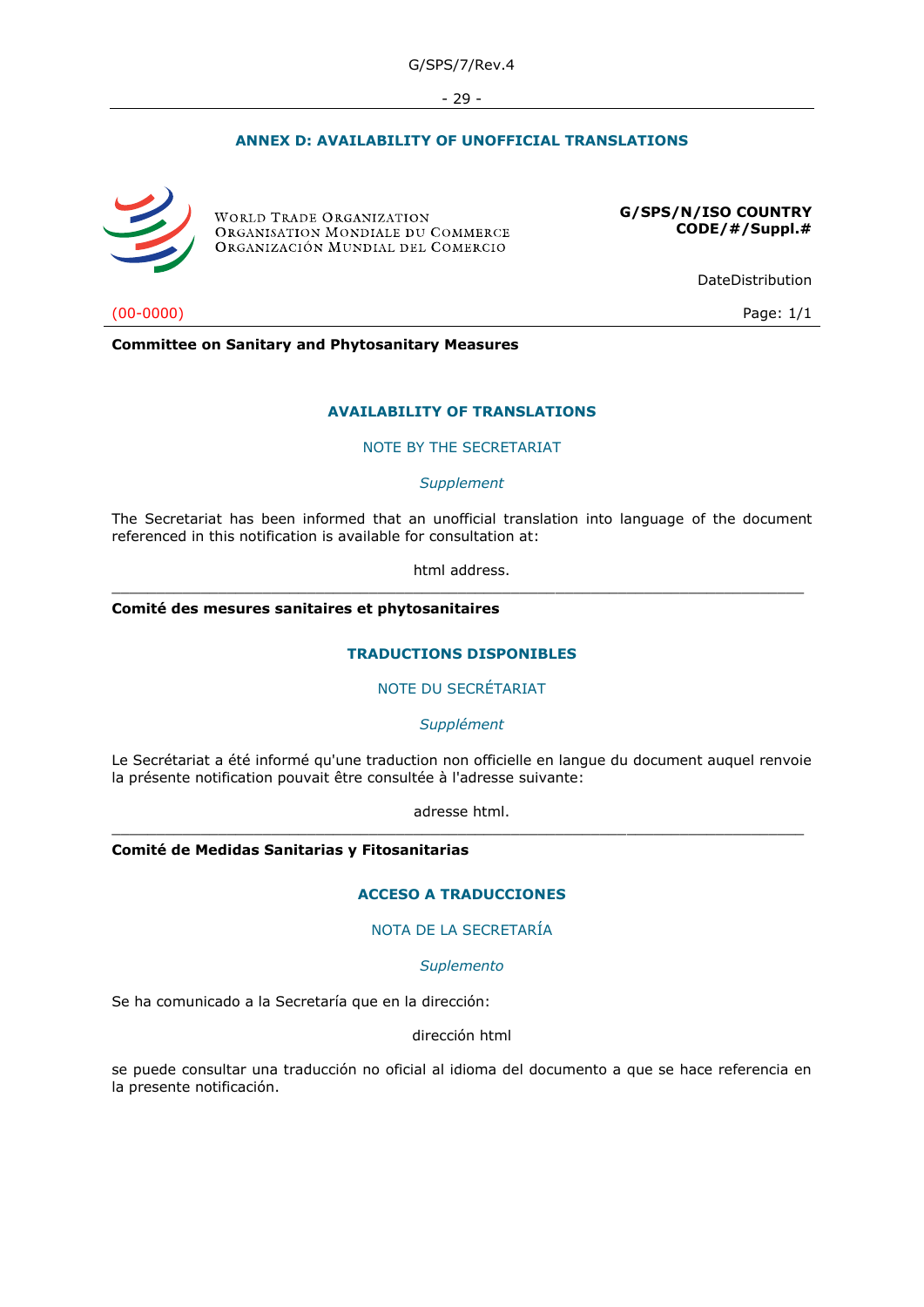# **ANNEX E: NOTIFICATION OF RECOGNITION OF EQUIVALENCE**

#### RECOMMENDED PROCEDURES FOR THE COMPLETION OF THE NOTIFICATION FORMAT

In accordance with the Decision on Equivalence (G/SPS/19/Rev.2), a Member which has made a determination recognizing the equivalence of sanitary or phytosanitary measures of another Member or Members shall notify other Members through the Secretariat of the measure(s) recognized to be equivalent and of the products affected by this recognition.

For the purposes of this notification, equivalence is defined to be the state wherein sanitary or phytosanitary measures applied in an exporting Member, though different from the measures applied in an importing Member, achieve, as demonstrated by the exporting Member and recognized by the importing Member, the importing Member's appropriate level of sanitary or phytosanitary protection. A determination of the recognition of equivalence may be with respect to a specific measure or measures related to a certain product or categories of products, or on a systems-wide basis.

Notification should also be made of significant variations to existing equivalence arrangements, including their suspension or rescission.

| <b>Item</b>                                                                                                                                       | <b>Description</b>                                                                                                                                                                                                                                                                                                                                                                 |
|---------------------------------------------------------------------------------------------------------------------------------------------------|------------------------------------------------------------------------------------------------------------------------------------------------------------------------------------------------------------------------------------------------------------------------------------------------------------------------------------------------------------------------------------|
| 1. Member notifying                                                                                                                               | Government, including the competent authorities of the European Union,<br>which is making the notification.                                                                                                                                                                                                                                                                        |
| 2. Title of the text<br>stating determination<br>of the recognition of<br>equivalence                                                             | Title of any formal or informal agreement, Memorandum of Understanding<br>or other document establishing the determination of recognition of<br>equivalence.                                                                                                                                                                                                                       |
| 3. Parties involved                                                                                                                               | Name of the exporting Member or Members whose measure has been<br>determined to be equivalent.                                                                                                                                                                                                                                                                                     |
| 4. Date of entry into<br>force of the<br>determination of the<br>recognition of<br>equivalence and any<br>associated procedures<br>or regulations | Date from which procedures, regulations or other measures based on the<br>determination of recognition of equivalence took effect.                                                                                                                                                                                                                                                 |
| 5. Products covered<br>(HS or ICS where<br>applicable, otherwise<br>national tariff<br>heading)                                                   | Tariff item number(s) (normally HS, chapter or heading and number) as<br>contained in national schedules deposited with the WTO of the product(s)<br>which are imported on the basis of the determination of the recognition of<br>equivalence.                                                                                                                                    |
| 6. Brief description of<br>the measure $(s)$<br>recognized to be<br>equivalent                                                                    | Clearly indicate the nature of the recognition of equivalence, including<br>which measure(s) of the exporting Member have been determined to be<br>equivalent and which elements of the importing<br>Member's usual<br>requirements are met by these equivalent measures.                                                                                                          |
| 7. Further information<br>available from                                                                                                          | The agency or authority from which an interested Member may request<br>further information regarding the specific determination of equivalence<br>being notified. If this is the National Enquiry Point, check the box<br>provided. If available from another body, give its address, fax number and<br>e-mail address. Provide the website address of the document, if available. |